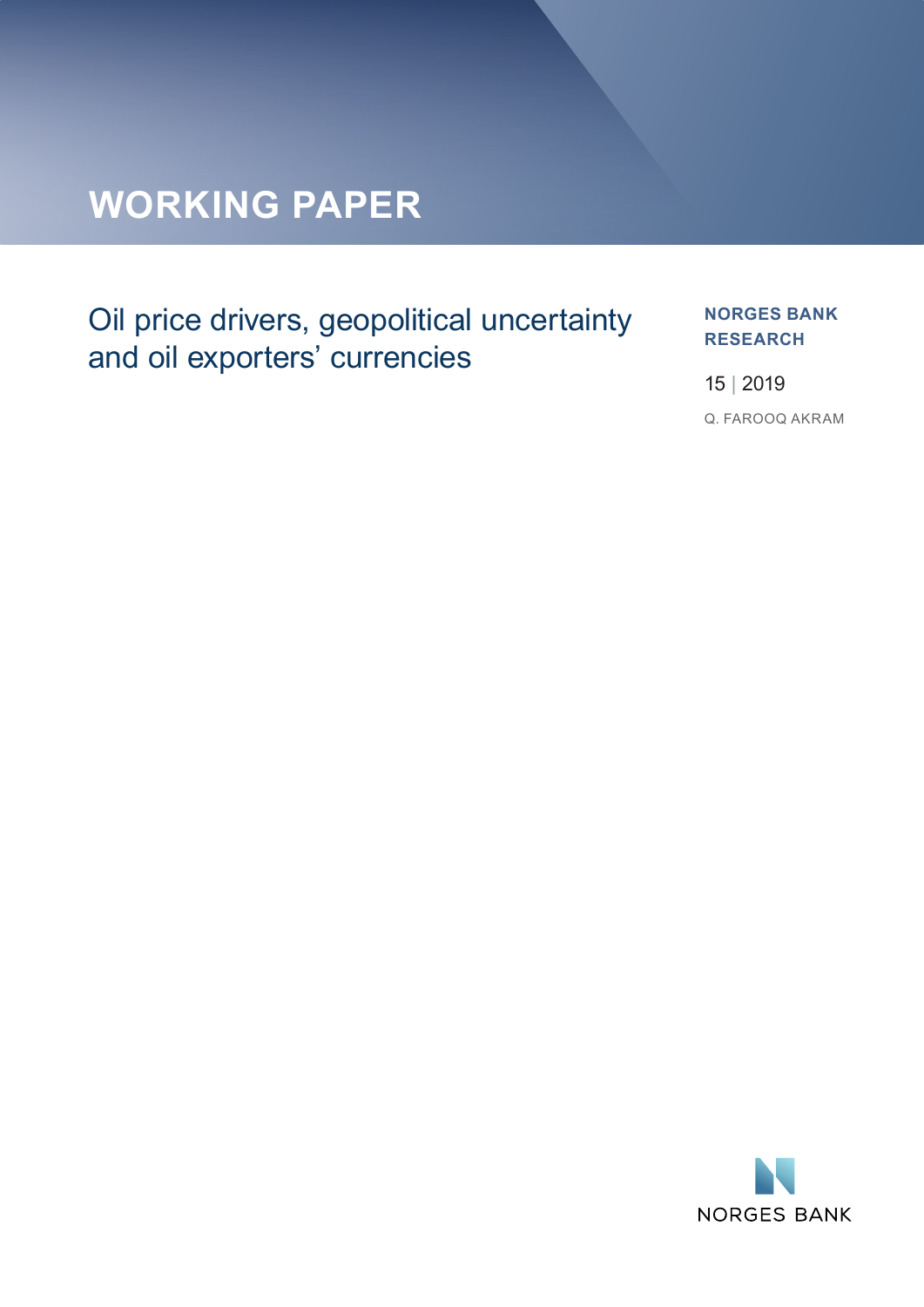## **Working papers fra Norges Bank, fra 1992/1 til 2009/2 kan bestilles over e-post:**

FacilityServices@norges-bank.no

Fra 1999 og senere er publikasjonene tilgjengelige på www.norges-bank.no

Working papers inneholder forskningsarbeider og utredninger som vanligvis ikke har fått sin endelige form. Hensikten er blant annet at forfatteren kan motta kommentarer fra kolleger og andre interesserte. Synspunkter og konklusjoner i arbeidene står for forfatternes regning.

**Working papers from Norges Bank, from 1992/1 to 2009/2 can be ordered by e-mail:** FacilityServices@norges-bank.no

Working papers from 1999 onwards are available on www.norges-bank.no

Norges Bank's working papers present research projects and reports (not usually in their final form) and are intended inter alia to enable the author to benefit from the comments of colleagues and other interested parties. Views and conclusions expressed in working papers are the responsibility of the authors alone.

ISSN 1502-819-0 (online) ISBN 978-82-8379-112-9 (online)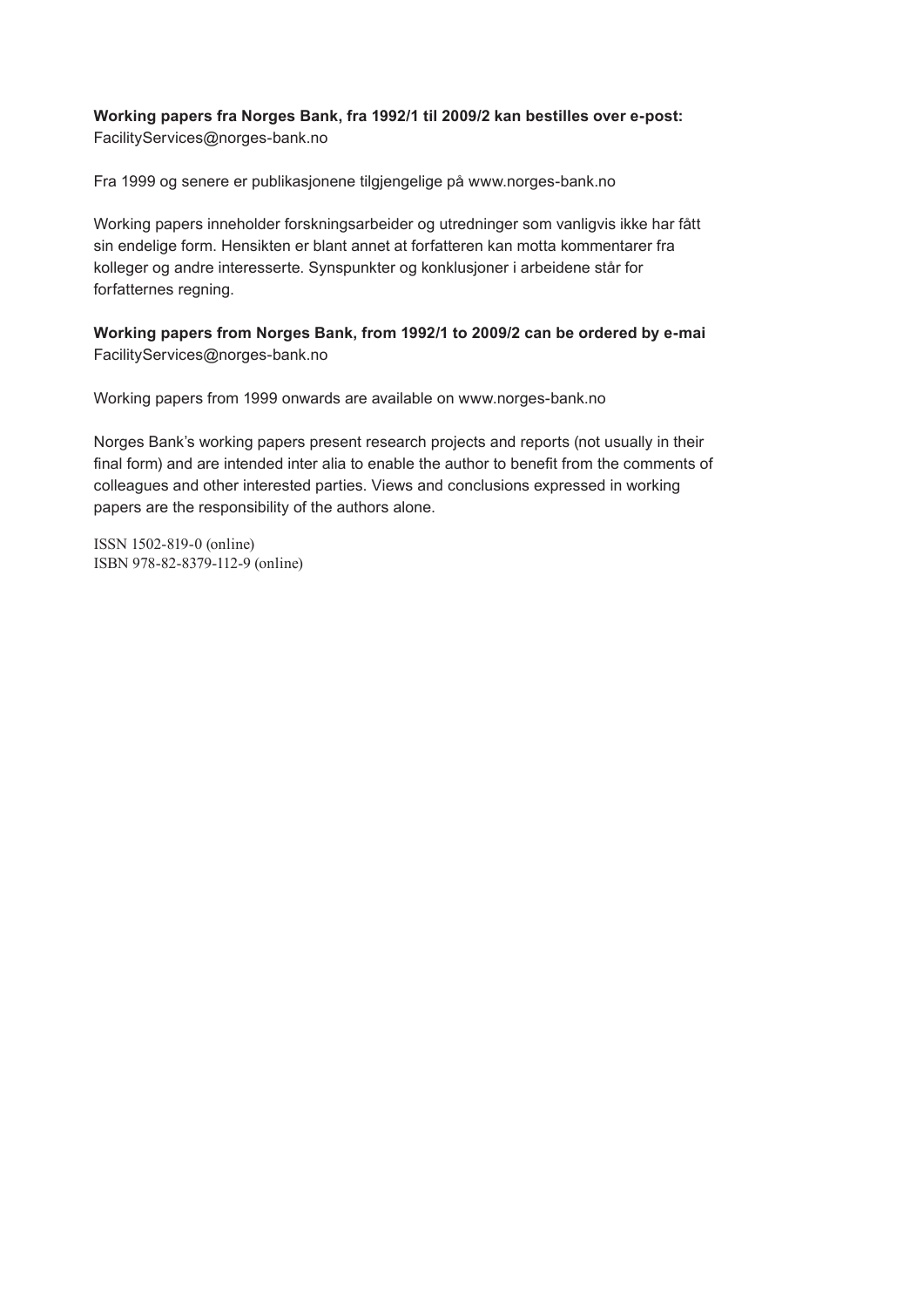# <span id="page-2-0"></span>Oil price drivers, geopolitical uncertainty and oil exporters' currencies

Q. Farooq Akram<sup>∗</sup>

13 September 2019

#### Abstract

Empirical relationships between crude oil prices and exchange rates of oil exporting countries tend to vary over time. I use econometric models of the norwegian and canadian nominal exchange rates to investigate whether such time-variation could reflect shifts in the key oil price drivers over time. Results suggest that demand- and supply-driven oil price increases strengthen these currencies to different extents. In contrast, heightened geopolitical uncertainty and associated oil price increases go together with a weakening of oil exporters' currencies. The latter result may explain coincidences of higher oil prices and a weakening of oil exporters' currencies.

Keywords: Exchange rates, commodity currencies, oil prices, uncertainty. JEL Codes: F31, F32, Q41, C22, C51.

<sup>∗</sup>This working paper should not be reported as representing the views of norges bank. The views expressed are those of the author and do not necessarily reflect those of norges bank. I am grateful to Gunnar Bårdsen, Fredrik Kolstad Jakobsen, Eilev S. Jansen, Leif Anders Thorsrud, pål winje and other colleagues at Norges Bank for useful comments and discussions. Address: Markets and Analysis Department, Norges Bank; Bankplassen 2, P. O. Box 1179 Sentrum, 0107 Oslo, Norway. E-mail: farooq.akram@norges-bank.no.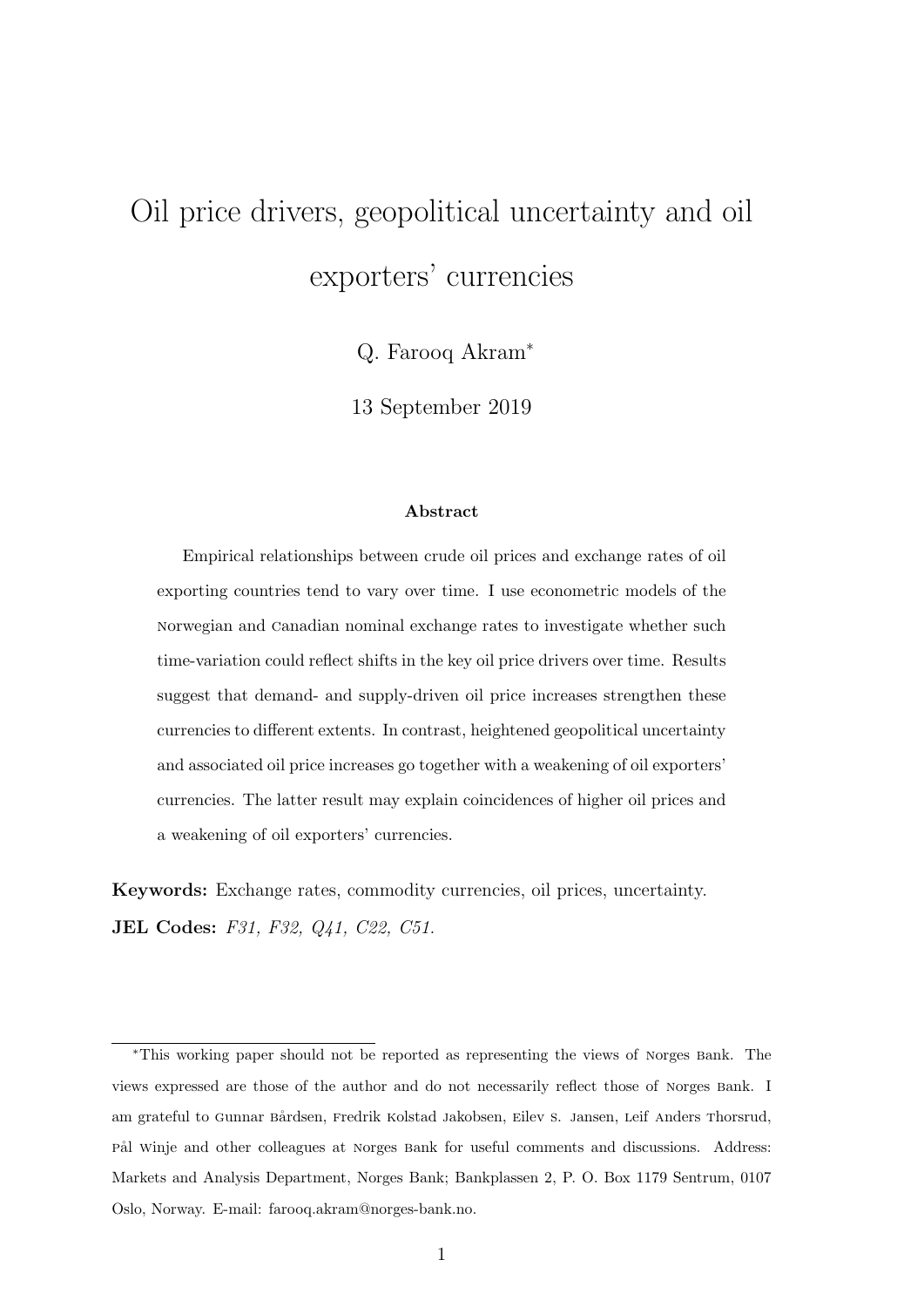## 1 Introduction

Exchange rates of major oil exporters tend to appreciate when oil prices increase and depreciate when they fall.<sup>[1](#page-2-0)</sup> However, the strength of this relationship varies over time and even switch signs with e.g. high oil prices coinciding with weak exchange rates; see e.g. [Maier and DePratto](#page-24-0) [\(2008\)](#page-24-0), [Beckmann et al.](#page-22-0) [\(2017\)](#page-22-0) and [Akram and](#page-22-1) [Mumtaz](#page-22-1) [\(2019\)](#page-22-1). Figure [1](#page-3-0) provides examples of time-variations in the co-movements of oil prices and the norwegian and the canadian nominal effective exchange rates. Norway and canada are among the world's major oil exporters and their petroleum sectors contribute substantially to their total exports and GDPs.<sup>[2](#page-2-0)</sup>

<span id="page-3-0"></span>

(a) Norwegian nominal effective exchange rate and oil prices.



(b) Canadian nominal effective exchange rate and oil prices.

**Figure 1:** Brent Blend crude oil prices in USD (left) and the nominal effective exchange rates indices of norway and canada over the period 2010-2018, business daily observations.

In the following, I offer some evidence suggesting the time-varying response of

<sup>1</sup>See [Amano and van Norden](#page-22-2) [\(1995\)](#page-22-2), [Chen and Rogoff](#page-23-0) [\(2003\)](#page-23-0), [Akram](#page-22-3) [\(2004\)](#page-22-3), [Bodart et al.](#page-23-1) [\(2012\)](#page-23-1), [Choudhri and Schembri](#page-23-2) [\(2014\)](#page-23-2), [Zhang et al.](#page-25-0) [\(2016\)](#page-25-0) and [Kohlscheen et al.](#page-24-1) [\(2017\)](#page-24-1).

<sup>&</sup>lt;sup>2</sup>Oil and natural gas constitute about 40 percent of Norway's total exports and contribute about 16 percent to its total gdp. The corresponding numbers for canada are about half of those for norway; see e.g. www.norskpetroleum.no and www.nrcan.gc.ca for details.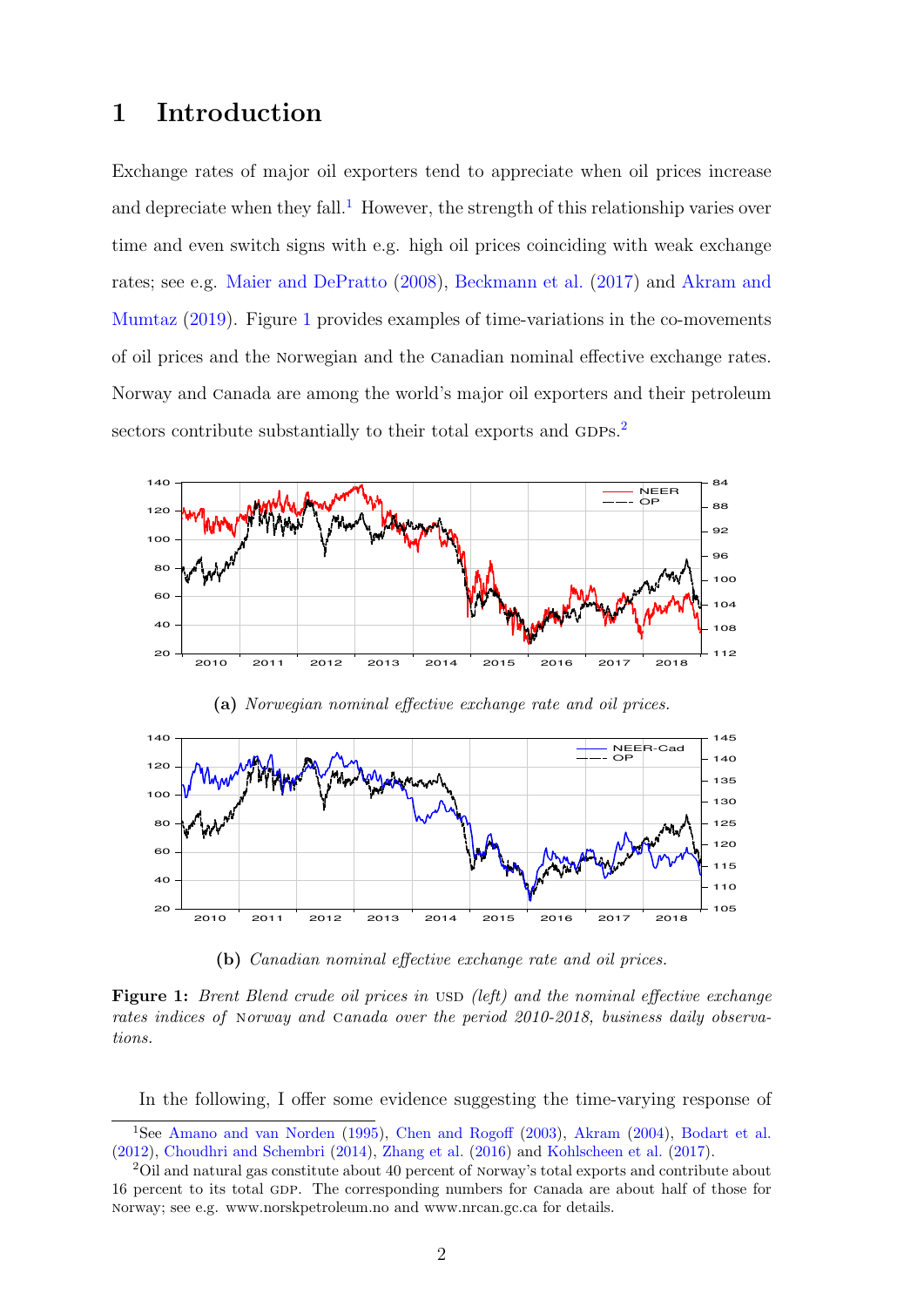oil exporters' exchange rates to oil prices could reflect shifts in the key drivers of oil prices over time.[3](#page-2-0) Specifically, exchange rates may respond differently to oil price changes owing to demand, supply and geopolitical uncertainty shocks. Moreover, uncertainty shocks by themselves could weaken relatively small currencies because of possible capital flights from such currencies when uncertainty increases; see e.g. [Forbes and Warnock](#page-23-3) [\(2012\)](#page-23-3), [Rey](#page-24-2) [\(2013\)](#page-24-2), [Goldberg and Krogstrup](#page-23-4) [\(2018\)](#page-23-4) and [Cal](#page-23-5)[dara and Iacoviello](#page-23-5) [\(2018\)](#page-23-5). An increase in geopolitical uncertainty could therefore contribute simultaneously to high oil prices and weak exchange rates of oil-exporting countries.

Previously, [Kilian](#page-23-6) [\(2009\)](#page-23-6) has pointed out that changes in the composition of oil price shocks may explain unstable relationships between oil prices and macrovariables. [Peersman and Robays](#page-24-3) [\(2012\)](#page-24-3) find that the drivers of oil price shocks indeed matter for the response of exchange rates. In particular, exchange rates of oil exporters tend to appreciate in response to higher oil prices but the extent of appreciation depends on whether oil prices increase in response to oil-supply factors, global economic activity or oil-market specific demand, such as precautionary oil demand arising from geopolitical uncertainty. The relative importance of the different oil price shocks to exchange rates varies across countries, however, making it difficult to draw general conclusions on whether e.g. supply-driven oil price shocks are more or less important than other kind of oil price shocks to exchange rates; see [Peersman and Robays](#page-24-3) [\(2012\)](#page-24-3). Their evidence suggests, however, fairly uncertain responses of the exchange rates' to oil price shocks. In almost all cases, only oil price shocks driven by economic activity seem to have statistically significant effects on the exchange rates of the four oil exporters studied including Norway and Canada.<sup>[4](#page-2-0)</sup>

This study complements previous research by its focus on the norwegian and canadian exchange rates, geopolitical uncertainty as a distinct risk factor for oil-

<sup>3</sup>There could be numerous alternative explanations of the observed time-variation in the relationship between oil prices and exchange rates with references to incomplete models, and shifts in economic structure, policy and agents' expectations; see e.g. [Maier and DePratto](#page-24-0) [\(2008\)](#page-24-0), [Akram](#page-22-1) [and Mumtaz](#page-22-1) [\(2019\)](#page-22-1) and the references therein.

<sup>4</sup>The exception is the norwegian exchange rate, which responds significantly (at the 30 percent level) to both economic activity and oil supply-driven oil price shocks, but barely significantly to those caused by oil-market specific demand.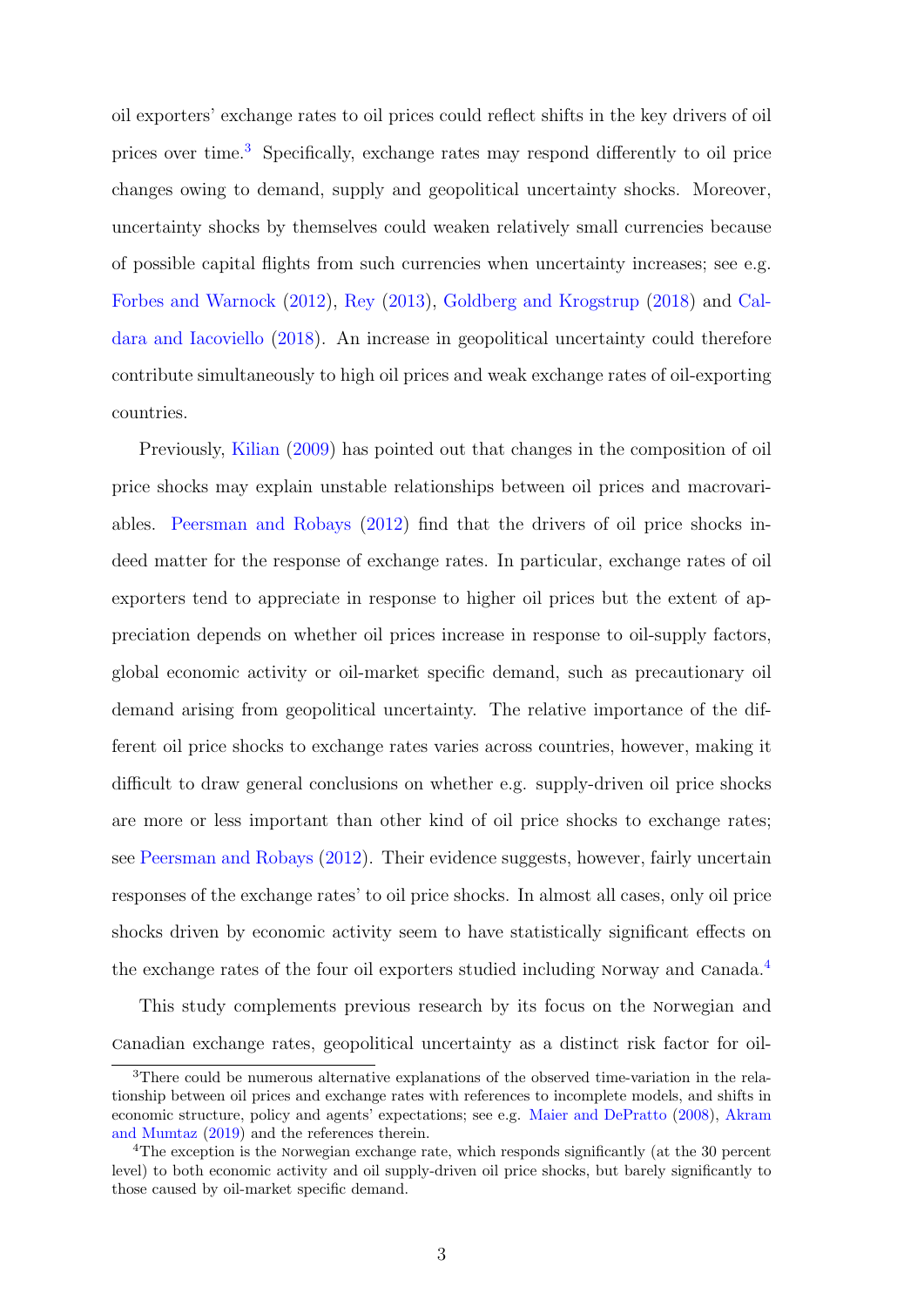exporter's currencies and its use of a more recent and a higher frequency data set, in contrasts with previous studies reliance' on monthly and quarterly data. This study's main findings underscore the importance of differentiating between oil price shocks when explaining exchange rates, but are in contrast with those offered by e.g. [Peersman and Robays](#page-24-3) [\(2012\)](#page-24-3) in terms of the relative importance of the different oil price shocks to exchange rates.

Specifically, the analysis presented is based on econometric models of the norwegian nominal effective exchange rate and the Canadian exchange rate against usp; the latter exchange rate varies closely with the canadian nominal effective exchange rate as the bilateral trade between canada and the us is around 70 percent of canada's foreign trade. The models are based on weekly data for the period January 2010–December 2018. Main explanatory variables are short- and long-term interest rate spreads relative to trading partners', crude oil prices and uncertainty indicators based on financial markets prices in addition to those based on newspapers suggested by [Baker et al.](#page-22-4) [\(2016\)](#page-22-4) and [Caldara and Iacoviello](#page-23-5) [\(2018\)](#page-23-5).[5](#page-2-0) There are several approaches to decompose oil prices including [Kilian](#page-23-6) [\(2009\)](#page-23-6) and [Baumeister](#page-22-5) [and Hamilton](#page-22-5) [\(2019\)](#page-22-5), but I employ the readily available decomposition published weekly by the Federal Reserve Bank of New York, which is based on [Groen et al.](#page-23-7)  $(2013).<sup>6</sup>$  $(2013).<sup>6</sup>$  $(2013).<sup>6</sup>$  $(2013).<sup>6</sup>$ 

The remaining paper is organised as follows. The next section argues briefly why exchange rates may respond differently to demand-, supply- and uncertainty-driven oil price changes. Section [3](#page-8-0) formulates econometric models used in the empirical analysis and describes their key variables. Section [4](#page-14-0) presents the main results while Section [5](#page-21-0) concludes. The appendix provides additional details about the data and robustness tests of the main results.

<sup>&</sup>lt;sup>5</sup>See www.policyuncertainty.com for details, data and additional references.

<sup>&</sup>lt;sup>6</sup>see www.newyorkfed.org/research/policy/oil\_price\_dynamics\_report for details and data.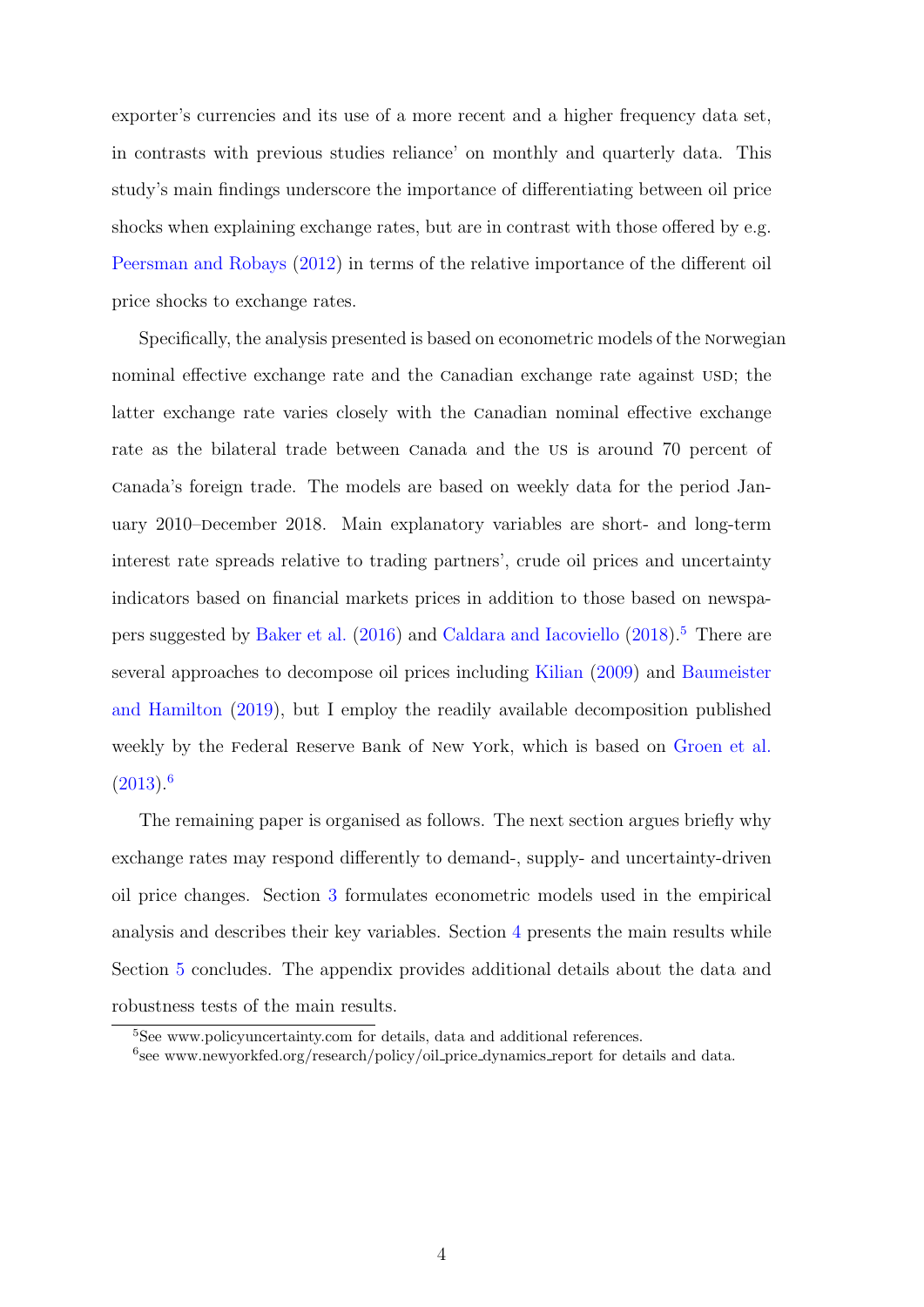## 2 Demand, supply and uncertainty driven oil prices

Higher oil prices are commonly assumed to have appreciating effects on oil exporters' currencies relative to oil importers' currencies. It is an empirical issue, however, whether supply-driven oil price changes have stronger or weaker effects than demanddriven oil price changes. Whether an exchange rate responds more strongly to a supply-driven oil price increase than to a demand-driven increase may depend on in which case an oil exporter gains more, or loses less, relative to oil importers.

Higher oil prices imply an increase in wealth transfers from oil importers to oil exporters; see e.g. [Golub](#page-23-8) [\(1983\)](#page-23-8). They may also slow down world economic growth and international trade in general; see e.g. [Kilian](#page-23-6) [\(2009\)](#page-23-6), [Korhonen and Ledyaeva](#page-24-4) [\(2010\)](#page-24-4), [Peersman and Robays](#page-24-3) [\(2012\)](#page-24-3) and [Baumeister and Hamilton](#page-22-5) [\(2019\)](#page-22-5). Thus when higher oil prices result from an actual or expected fall in oil supply, oil importers may suffer from both higher oil prices and a possible decline in their exports of goods and services. Oil exporters gain from higher oil prices, but these gains may be partly or fully offset by a fall in their exports of non-oil goods and services; see e.g. [Mork et al.](#page-24-5) [\(1994\)](#page-24-5) and [Korhonen and Ledyaeva](#page-24-4) [\(2010\)](#page-24-4). In contrast, when oil prices follow higher demand due to an upswing in global economic activity, oil exporters benefit from their oil exports as well as from an increase in their non-oil exports. Oil importers may also benefit from their exports following higher global economic activity, but their oil-imports expenditures increase reducing their overall gains from higher global economic activity.

One could say, oil exporters gain more than oil importers when there is a demanddriven oil price increase while oil importers lose more than oil exporters when there is a supply-driven oil price increase. While the exchange rate of an oil exporter may appreciate in both cases, it is an empirical issue whether it will appreciate more or less in response to a demand-driven oil price increase than to a supply-driven oil price increase. The exchange rate response to a given oil price shock may also differ across countries, not only because of differences in the macroeconomic effects of different oil price shocks, but also because of cross-country differences in policy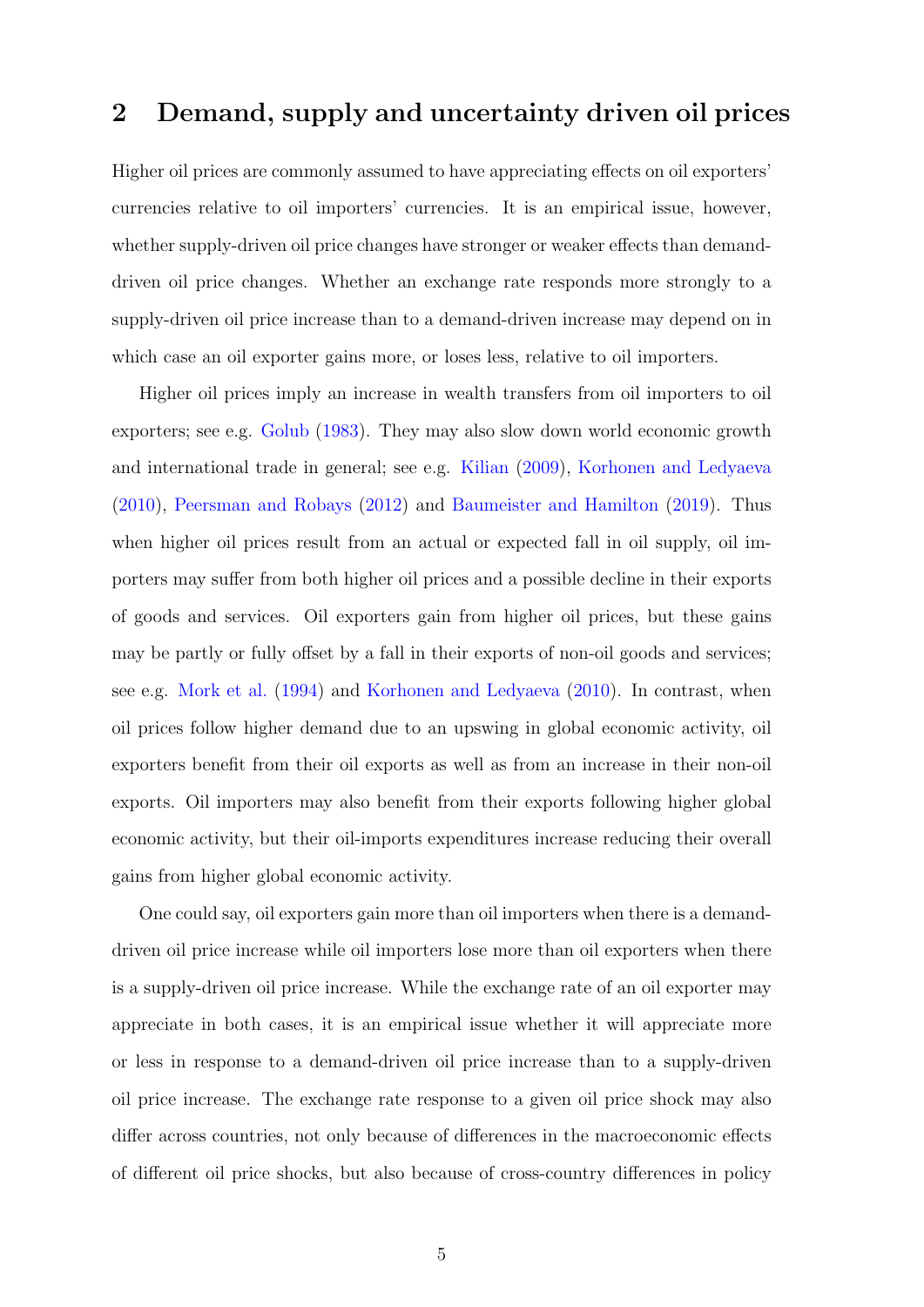responses to various oil price shocks.

Arguably, an exchange rate's response to oil prices may become modified and possibly invariant to the type of oil price shock if a country's policies actively counter oil price impulses to the economy. For example, norway's adoption of a fiscal policy rule in 2001 was partly motivated by the desire to insulate the norwegian economy from large fluctuations in oil prices; see [NOU](#page-24-6) [\(2015\)](#page-24-6). To manage the flow of oil revenues into the mainland economy, the norwegian government has since then largely followed the fiscal policy rule and limited the government's petroleumrevenues spending to about 3–4 percent of its sovereign (petroleum) wealth fund, currently valued at more than thrice norwegian mainland gdp. The rule may have limited the impact of particularly adverse or benign oil price shocks on the economy and could therefore have contributed to largely similar macroeconomic effects of different oil price shocks.

It is also an empirical question whether oil price increases owing to an increase in geopolitical uncertainty go together with appreciations of oil exporters' currencies or not. On the one hand, an increase in geopolitical uncertainty can make oil production or delivery more uncertain contributing to a higher precautionary oil demand and a rise in oil prices. An increase in oil prices following higher geopolitical uncertainty may therefore have comparable effects to those of oil supply shocks and lead to an appreciation of oil exporters' currencies. On the other hand, an increase in geopolitical uncertainty can itself contribute to capital outflows from relatively risk-sensitive currencies and thereby to their depreciation; see [Caldara](#page-23-5) [and Iacoviello](#page-23-5) [\(2018\)](#page-23-5) and [Goldberg and Krogstrup](#page-23-4) [\(2018\)](#page-23-4). The responses of oil exporters' currencies' to an uncertainty induced increase in oil prices can therefore be ambiguous.

Capital outflows from a relatively large number of currencies including norwegian krone have been found to become particularly sensitive to financial market risk in general after the financial crisis; see [Goldberg and Krogstrup](#page-23-4) [\(2018\)](#page-23-4) and [Choi and](#page-23-9) [Furceri](#page-23-9) [\(2018\)](#page-23-9). More specifically, capital flights from especially small currencies have been found to increase with vix, the popular uncertainty measure based on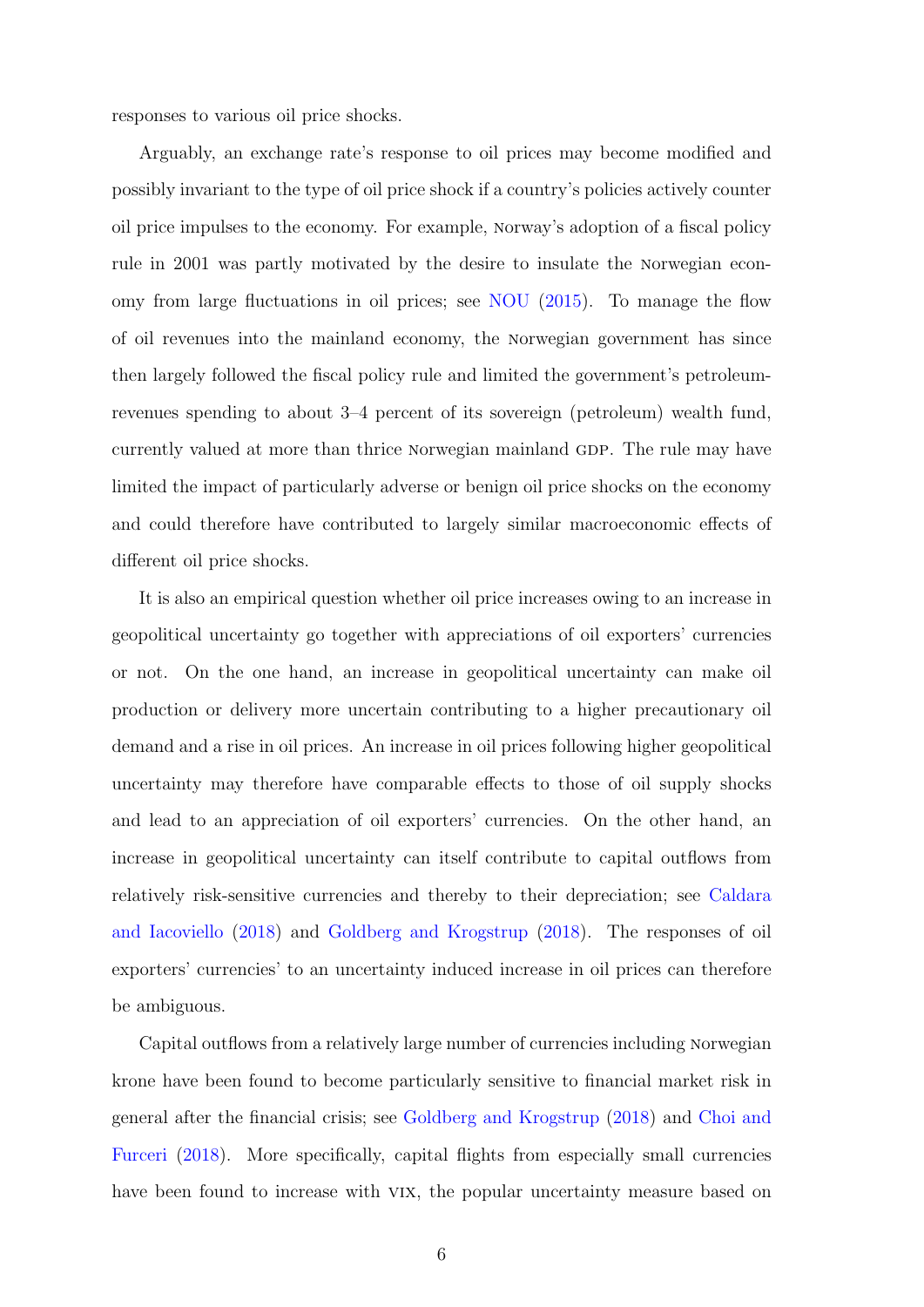implied volatility in  $(S\&P 500)$  equity prices. [Caldara and Iacoviello](#page-23-5)  $(2018)$  find the contribution of higher geopolitical uncertainty to such capital flights to be in addition to that of an increase in vix.

## <span id="page-8-0"></span>3 Empirical approach

To investigate the relationship between different oil price drivers and exchange rates, I estimate and compare exchange rate models with oil prices against those that include oil prices decomposed in accordance with their presumed drivers at each point in time.

I estimate the following model on weekly data to act as a benchmark model for the norwegian and canadian nominal exchange rates:

<span id="page-8-1"></span>
$$
e_t = \overline{e} - \alpha (i - i^f)_t - \beta (i^L - i^{L,f})_t - \lambda op_t + \varepsilon_t, \tag{1}
$$

where e is the log of the nominal exchange rate while  $\bar{e}$  is assumed to be a constant intercept term.  $(i - i^f)$  and  $(i^L - i^{L,f})$  represent spreads between home and foreign 12-month (nominal) money market rates and 10-year yields, respectively; op is the log of Brent Blend crude oil prices in USD while  $\varepsilon$  is an unobserved stochastic error term. The Greek letters without time  $(t)$  subscript denote coefficients assumed to be constant and positive. A negative (positive) sign in front of a coefficient indicates the exchange rate is expected to appreciate (depreciate) when the value of the associated explanatory variable increases.<sup>[7](#page-2-0)</sup> Models comparable to [\(1\)](#page-8-1) estimated on weekly data are part of the suite of exchange rate models at norges bank; see e.g. [Flatner et al.](#page-23-10) [\(2010\)](#page-23-10) and [Martinsen](#page-24-7) [\(2017\)](#page-24-7).

To investigate whether possible oil price effects on the nominal exchange rate depend on the factors driving oil prices, I estimate versions of the model where oil prices are replaced with their components whose relationship with the exchange rate

<sup>&</sup>lt;sup>7</sup>The short and long interest rates spreads can be rearranged to express model [\(1\)](#page-8-1) as:  $e_t$  =  $\overline{e}-\alpha_1(i-*i*<sup>f</sup>)<sub>t</sub> - \beta\{(i^L - i) - (i^{L,f} - i^f)\}<sub>t</sub> - \lambda op_t + \varepsilon_t$ , where  $\alpha_1 = \alpha + \beta$ . The third term on the right-hand side reflects differences in the slopes of the domestic and foreign yield curves which may arise due to expected differences in their monetary policies going forward.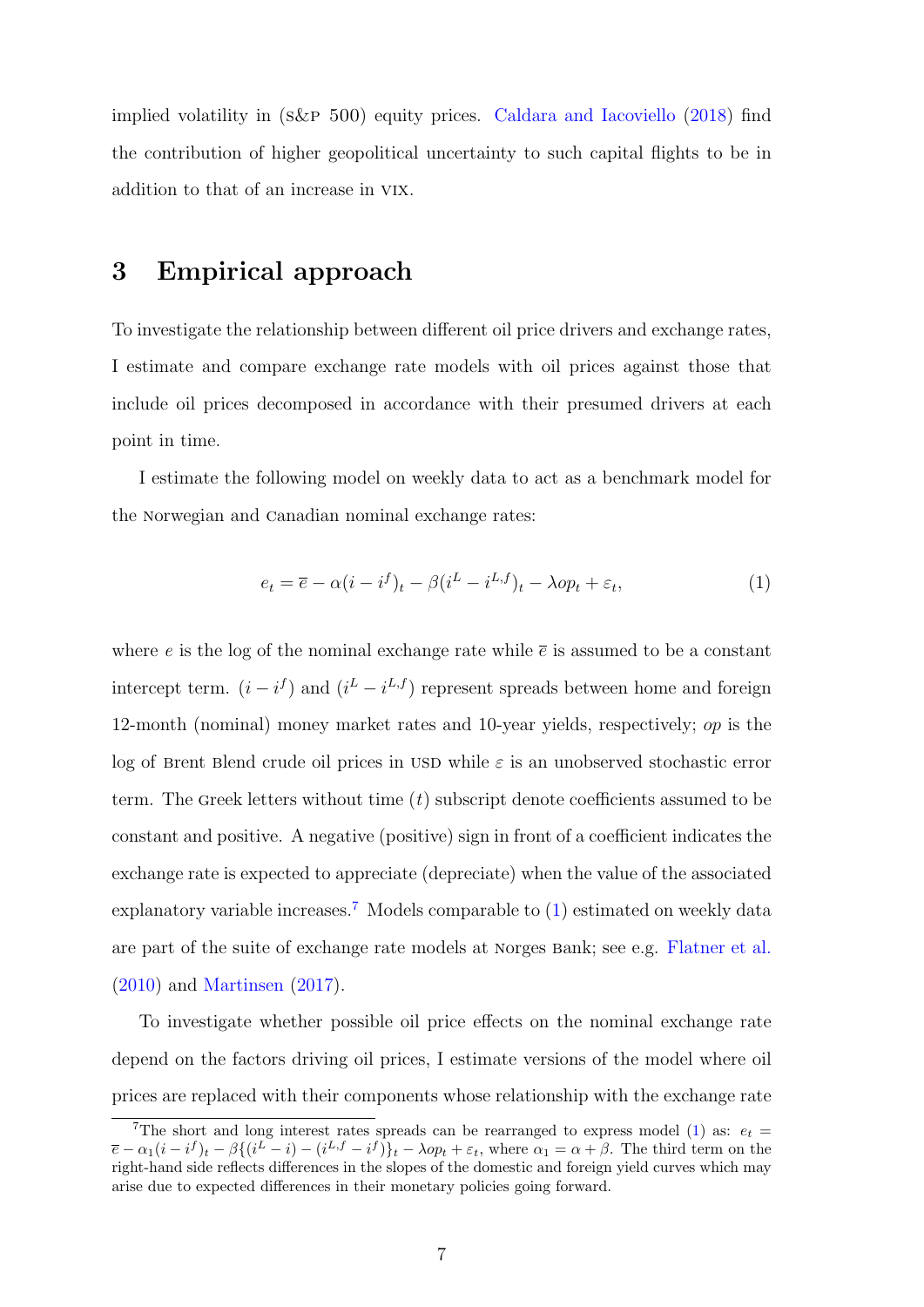may differ from each other. I also include a measure of geopolitical uncertainty to specifically control for the possible influence of geopolitical uncertainty on exchange rates; this in addition to other measures of uncertainty aimed to capture overall economic uncertainty. Several uncertainty measures are discussed in Subsection [3.2.](#page-11-0)

An exchange rate model with decomposed oil prices and uncertainty measures may be formulated as follows:

<span id="page-9-0"></span>
$$
e_t = \overline{e} - \alpha (i - i^f)_t - \beta (i^L - i^{L,f})_t - \lambda_1 op_t^{Dem} - \lambda_2 op_t^{Sup} \pm \lambda_3 op_t^{Res} + \gamma_1 risk_t + \gamma_2 gprisk_t + \epsilon_t,
$$
 (2)

where  $op_t^{Dem}$  and  $op_t^{Sup}$  are oil price components assumed to be driven by demand and supply sides of the oil market, respectively, while  $op_t^{Res}$  is a residual component of oil prices defined as  $op_t^{Res} = op_t - op_t^{Dem} - op_t^{Sup}$  $t_t^{sup}$ . In the following, the term 'aggregate oil prices' will refer to the log of oil prices, op.

Fluctuationts in the residual component  $(op_t^{Res})$  could be interpreted as oil price changes associated with uncertainty regarding the availability of oil due to supply or demand surprises, originating from e.g. weather, an overall increase in uncertainty or specifically from geopolitical events. Finally, model  $(2)$  includes risk and gprisk representing measures of overall economic uncertainty and geopolitical uncertainty, respectively. The greek letters are defined as above.

The next subsection elaborates on the decomposition of oil price dynamics and some measures of uncertainty, in particular geopolitical uncertainty.

#### 3.1 Decomposition of oil price dynamics

I employ the decomposition of brent blend crude oil prices obtained from the new York Fed's weekly oil Price Dynamics Report.<sup>[8](#page-2-0)</sup> This decomposition is based on the approach in [Groen et al.](#page-23-7) [\(2013\)](#page-23-7) where demand and supply shocks are identified from the way a large number of financial variables correlate with oil prices. The report decomposes weekly oil price changes into demand- and supply-driven changes in ad-

 $8$ www.newyorkfed.org/research/policy/oil\_price\_dynamics\_report.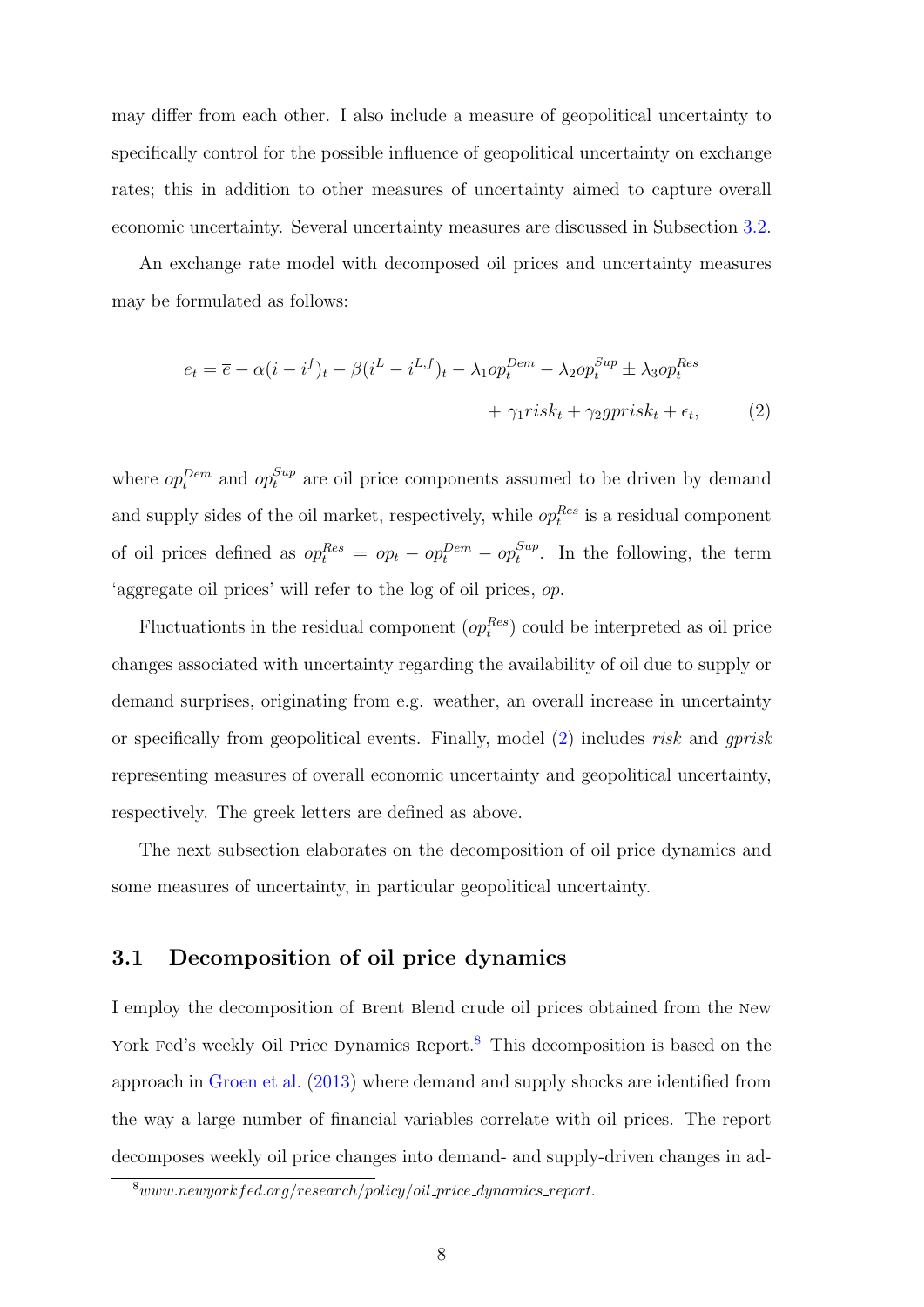dition to residual changes left unaccounted for. The residual changes may contain oil price changes reflecting pure idiosyncrasies of the oil market including uncertainties related to weather and geopolitics. It could also contain measurement errors due to imprecise and erroneous classification of demand and supply components of oil prices.

<span id="page-10-0"></span>

Figure 2: Decomposition of Brent Blend crude oil prices in demand, supply and 'residual' driven oil prices over the period 2010–2018; weekly data. The three oil price components represented by the rectangled, circled and boxed lines, respectively, add up to the log of oil prices (solid line) at each point in time. The series have been scaled by their values in the first week of 2010.

Figure [2](#page-10-0) presents contributions of demand, supply and the residual components to crude oil prices since 2010 from the New York Fed's Oil Price Dynamics Report (of 15 january 2019). It shows that all of the three components have contributed substantially to oil price dynamics over time. Overall, the demand side has contributed to higher oil prices over time, up to around 60 percent relative to their level in early 2010. The contribution of the supply side has been mostly negative, suggesting increasing supply or stable oil supply conditions over the sample period. Supply side factors have contributed to lower oil prices by around 120 percent by 2015 relative to their level in early 2010. The contribution of the residual component (op-residual) to oil prices has been positive and increasing over the sample period, especially from late 2016 to around mid-2018. The latter contribution has been relatively smaller,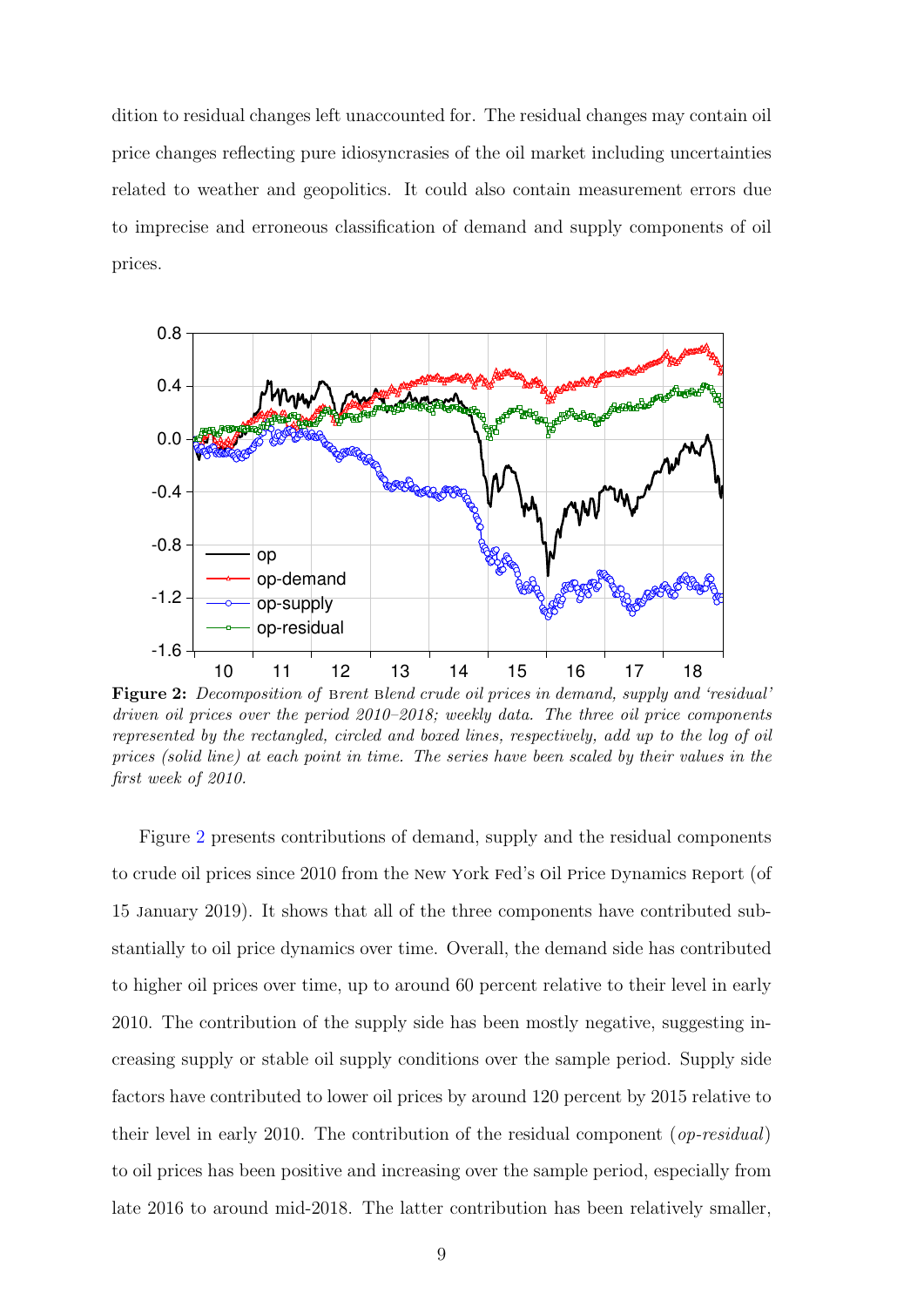but substantial, up to 40 percent during 2018.

#### <span id="page-11-0"></span>3.2 Oil prices and geopolitical uncertainty

An explanation of the positive contribution of *op-residual* to oil prices could be that it captures the possible influence of e.g. geopolitical uncertainty that may contribute to uncertainty regarding oil supply and thereby to precautionary oil demand as in e.g. [Kilian](#page-23-6) [\(2009\)](#page-23-6). The rich set of variables used in the oil price decomposition approach of [Groen et al.](#page-23-7) [\(2013\)](#page-23-7) includes risk measures such as vix. It is possible however that the risk measures used do not sufficiently reflect uncertainties of particular relevance to the oil market such as geopolitical uncertainty. The following figures suggest that while *op-residual* largely covaries with an index of geopolitical uncertainty, it does not display comparable covariation with vix and some broader measures of economic and policy uncertainty.

Figure [3.](#page-12-0)a plots the residual oil price component (op-residual) and a measure of geopolitical uncertainty (gpr) developed by [Caldara and Iacoviello](#page-23-5) [\(2018\)](#page-23-5). The latter index is based on analysis of news in eleven us, uk and canadian newspapers. It indicates geopolitical uncertainty defined as "...the risk associated with wars, terrorist acts, and tensions between states that affect the normal and peaceful course of international relations."[9](#page-2-0) Even though this definition is quite broad and may capture events that could appear only remotely related to the oil market, most of the notable fluctuations in the index are related to well-known events in the middleeast potentially or actually disruptive to oil production or deliveries; see [Caldara](#page-23-5) [and Iacoviello](#page-23-5) [\(2018\)](#page-23-5) for details.

There seems to be a positive covariation between *op-residual* and GPR. There are, however, a few notable deviations from this overall pattern such as during july– september 2014 (ukraine and isis escalations) and november 2015 (paris terror incidents) when high geopolitical uncertainty as measured by GPR largely coincides with particularly low values of *op-residual*.

In contrast, there does not seem to be any obvious relationship between *op*-

 $^{9}$ For data and additional details, see www2.bc.edu/matteo-iacoviello/gpr.htm.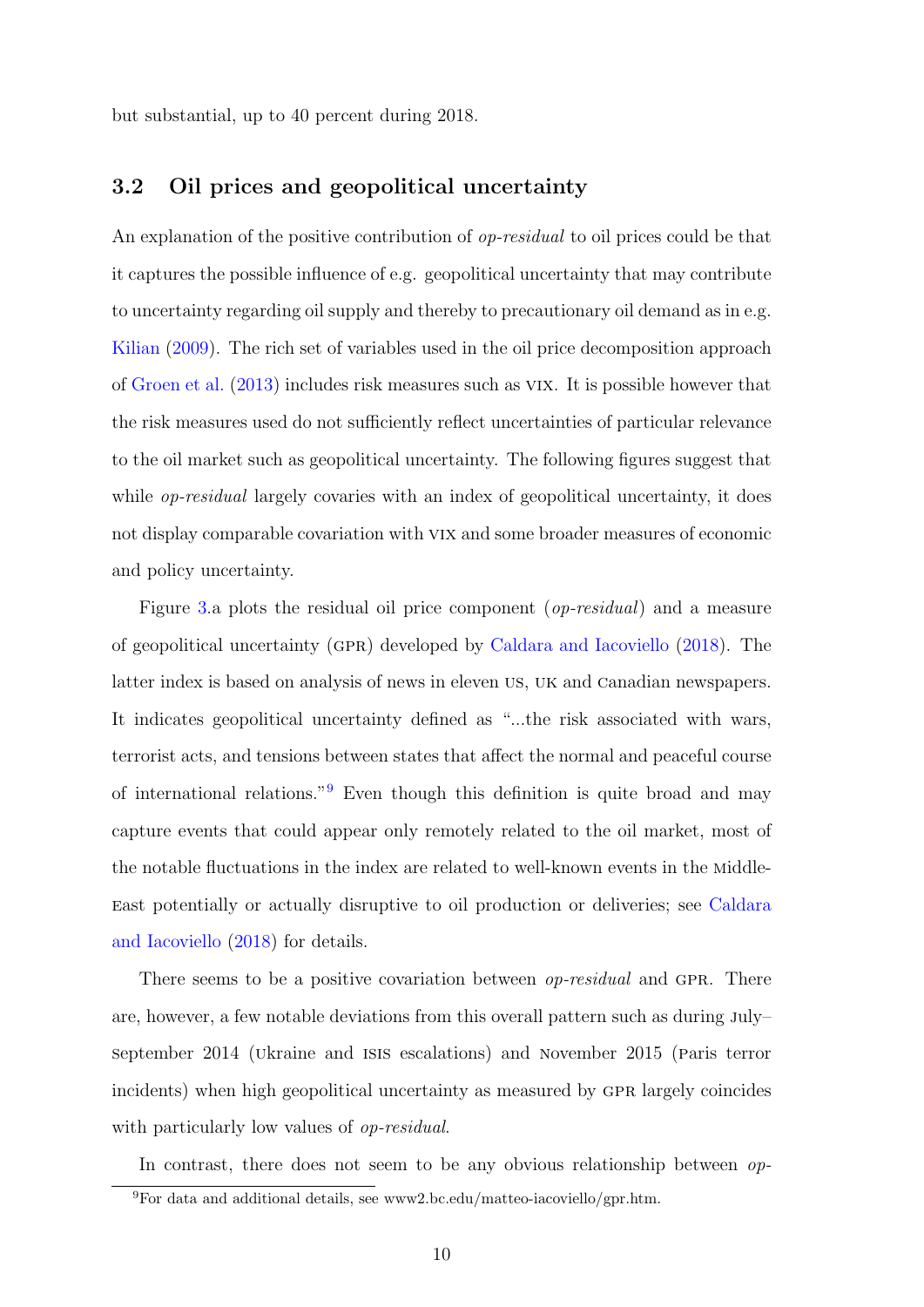<span id="page-12-0"></span>

(a) Geopolitical risk index and 'residual' oil prices (right axis).



(b) Global economic policy uncertainty index and 'residual' oil prices (right axis).



(c) Equity volatility index and 'residual' oil prices (right axis).

Figure 3: Geopolitical risk index (GPR), global economic policy uncertainty index (GEPU), s&p 500-options based implied volatility index ( vix) and 'residual' oil prices (op-residual) over the sample period, 2010–2018; weekly data.

residual and measures of overall uncertainty such as global economic policy uncertainty (gepu) and vix; see Figure [3.](#page-12-0)b and [3.](#page-12-0)c. The latter measures display relatively large (positive) covariation before 2016, but less so afterwards; see Figure [4.](#page-13-0)a. In contrast, there are relatively large discrepancies between the overall uncertainty measures and geopolitical uncertainty represented by GPR; see Figures [4.](#page-13-0)b and 4.c.

The overall economic uncertainty measure based on equity prices (vix) and cur-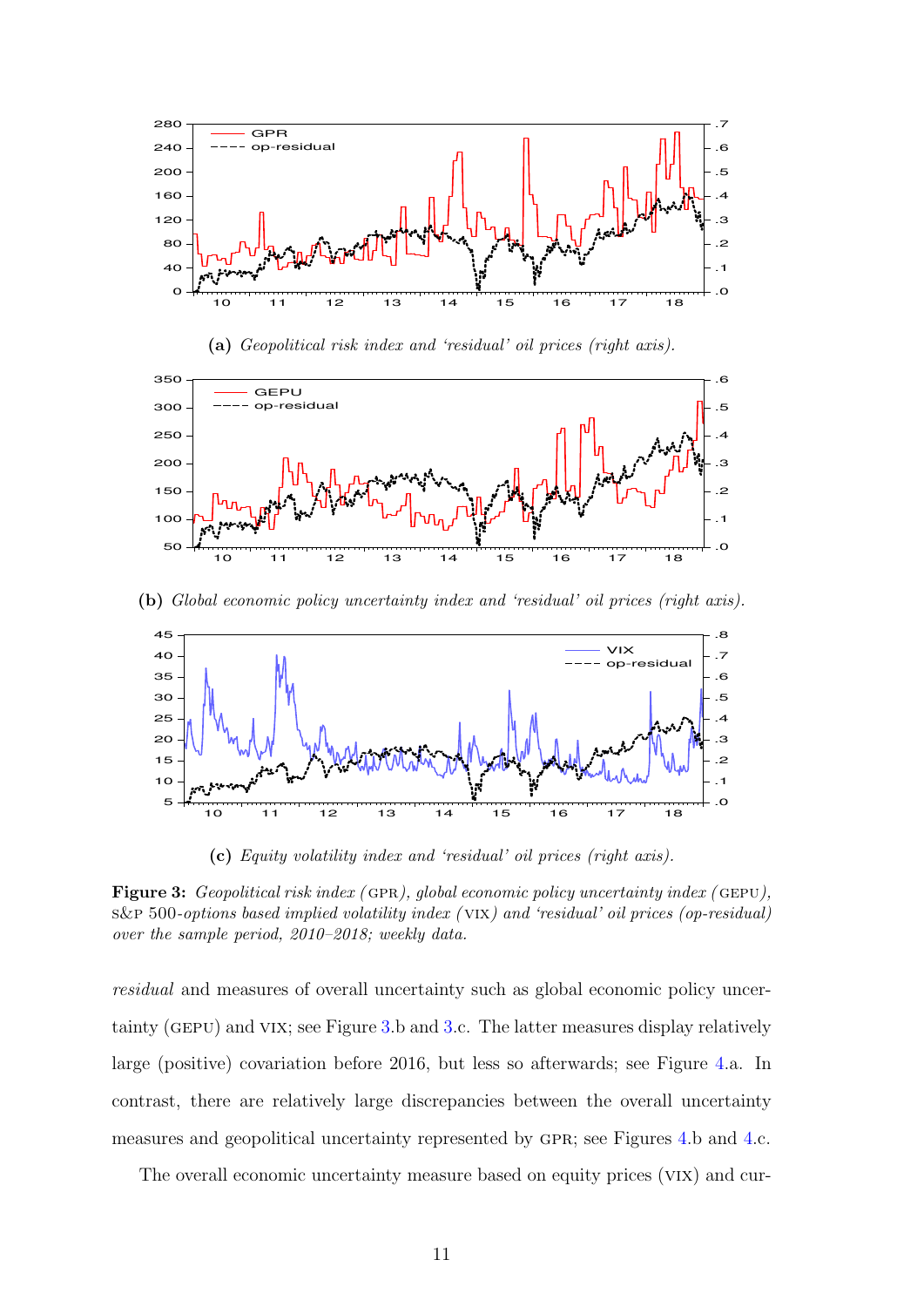<span id="page-13-0"></span>





(b) Global economic policy uncertainty index and geopolitical risk index.



(c) Geopolitical risk index and vix (left axis).

Figure 4: Global economic policy uncertainty index (GEPU), S&P 500 options-based implied risk index VIX and geopolitical risk index (GPR) over the sample period,  $2010-$ 2018; weekly data.

rency risk based on implied volatility of emerging economies' currencies (FXV-EM) largely move together; see Figure [5.](#page-14-1)a. Such covariation is not apparent between vix and currency risk measures of major currencies, such as those for g7 countries including canada (fxv-g7); see Figure [5.](#page-14-1)b.

The following empirical analysis suggests the relatively small norwegian and canadian currencies vary more with the currency volatility index for emerging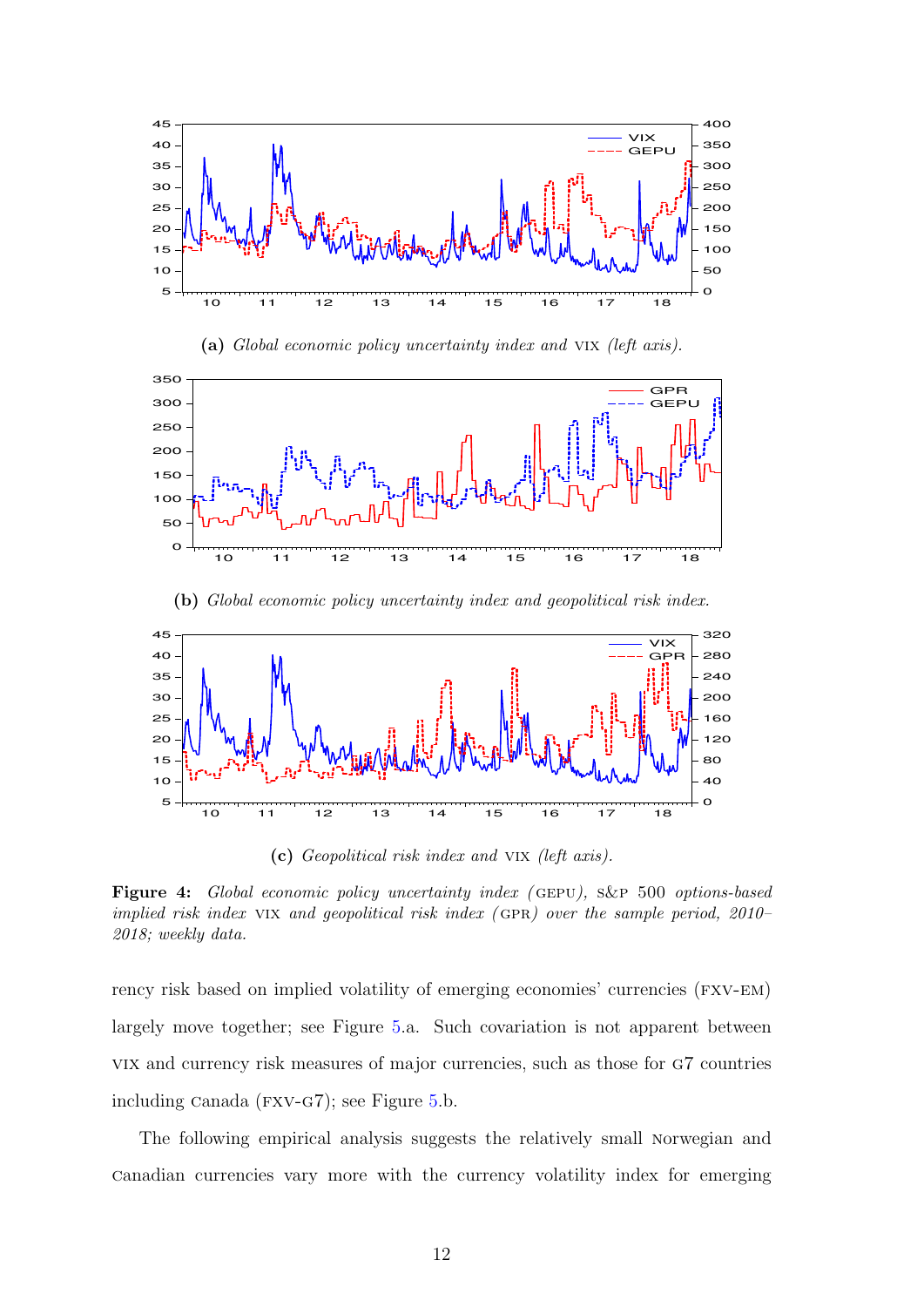<span id="page-14-1"></span>

(a) vix (left axis) and the currency volatility index for emerging economies' currencies.



(b) VIX (left axis) and the currency volatility index for G7 currencies.

Figure 5: VIX versus currency volatility indices for emerging and G7 economies. Sample period: 2010–2018; weekly data.

economies (and VIX) than with the currency volatility index for the G7 currencies, dominated by volatility in the four major currencies (USD, euro, yen and pound sterling). In terms of daily turnover and possibly the liquidity risk, the norwegian and the canadian exchange rates could have more in common with the major emerging economies' currencies than with the four major currencies.<sup>[10](#page-2-0)</sup>

## <span id="page-14-0"></span>4 Estimation results

Models [\(1\)](#page-8-1) and [\(2\)](#page-9-0) have been estimated on weekly data for the period 15 January 2010 and 31 December 2018. Most of the variables are assumed to be integrated of order one based on unit root tests; see Table [A1](#page-27-0) in Appendix [A.](#page-25-1) The exception

<sup>&</sup>lt;sup>10</sup>[BIS](#page-22-6) [\(2016\)](#page-22-6) reports the canadian dollar and the Norwegian krone were, respectively, 5.1 percent and 1.7 percent on one side of all foreign exchange transactions in april 2016. The corresponding shares for e.g. the chinese renminbi  $(CNY)$  was 4 percent while those for the other BRICS-currencies were about 1 percent. In contrast, the shares of the us dollar, euro, yen and pound sterling were about 88, 31, 22 and 13 percent, respectively.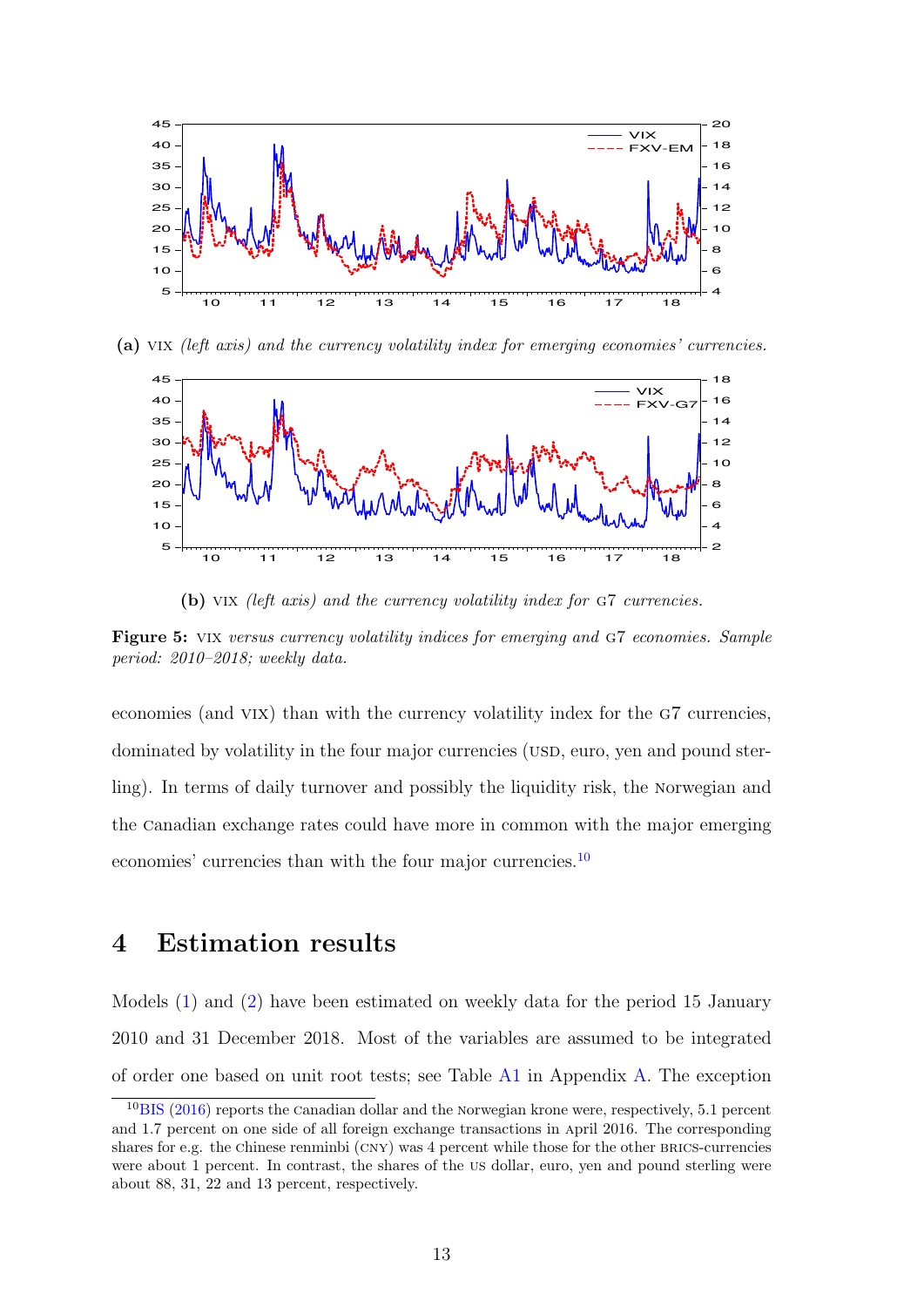is the uncertainty measures, which may be regarded as stationary. The residual component of oil prices ( $op^{Res} = op-residual$ ) could be considered near-integrated as the null-hypothesis of unit root may be rejected at around the 10 percent level of significance.

The models have been estimated as long-run relationships using the fully modified ols method proposed by [Phillips and Hansen](#page-24-8) [\(1990\)](#page-24-8), which takes into account the possible endogeneity of the right-hand side variables. The results are robust to estimations by using e.g. the dynamic ols method proposed by [Stock and Watson](#page-24-9) [\(1993\)](#page-24-9) which also takes into account the possible endogeneity of the regressors and the omission of dynamic effects in models; see Table [A4](#page-30-0) in Appendix [B.](#page-27-1) The resulting residuals from the estimated models may be considered stationary, consistent with an interpretation of the estimated relationship as valid models; ADF-tests reject null hypotheses of a unit root in the residuals at the one percent level of significance; cf. Figure [6](#page-20-0) of selected residuals.

Table [1](#page-16-0) presents estimated versions of models [\(1\)](#page-8-1) and [\(2\)](#page-9-0) for the norwegian nom-inal effective exchange rate while Table [2](#page-17-0) presents those for the  $\text{USD}/\text{CAD}$  nominal exchange rate. The left-hand columns in the tables list explanatory variables used in the different models. The parentheses below coefficient estimates include their estimated standard errors and t-values, respectively.

Models denoted N1 and C1 in Tables [1](#page-16-0) and [2,](#page-17-0) respectively, are estimated versions of model [\(1\)](#page-8-1) with log of oil prices and without any uncertainty measure included. In comparison, models denoted N2 and C2 in Tables [1](#page-16-0) and [2,](#page-17-0) respectively, are estimated versions of model [\(1\)](#page-8-1) with (the log of) oil prices but with the uncertainty measure GPR and FXV-EM included (in logs). These measures contribute to increase the explanatory power of the models relative to alternative uncertainty measures such as (the log of) GEPU, VIX, FXV-G7 and CVIX, which is an index for overall currency volatility; see Tables  $A2$  and  $A3$  in Appendix [B.](#page-27-1) The other models (N3–N4 and C3–C5) are estimated versions of model [\(2\)](#page-9-0) with decomposed oil prices, without and with the two preferred uncertainty measures.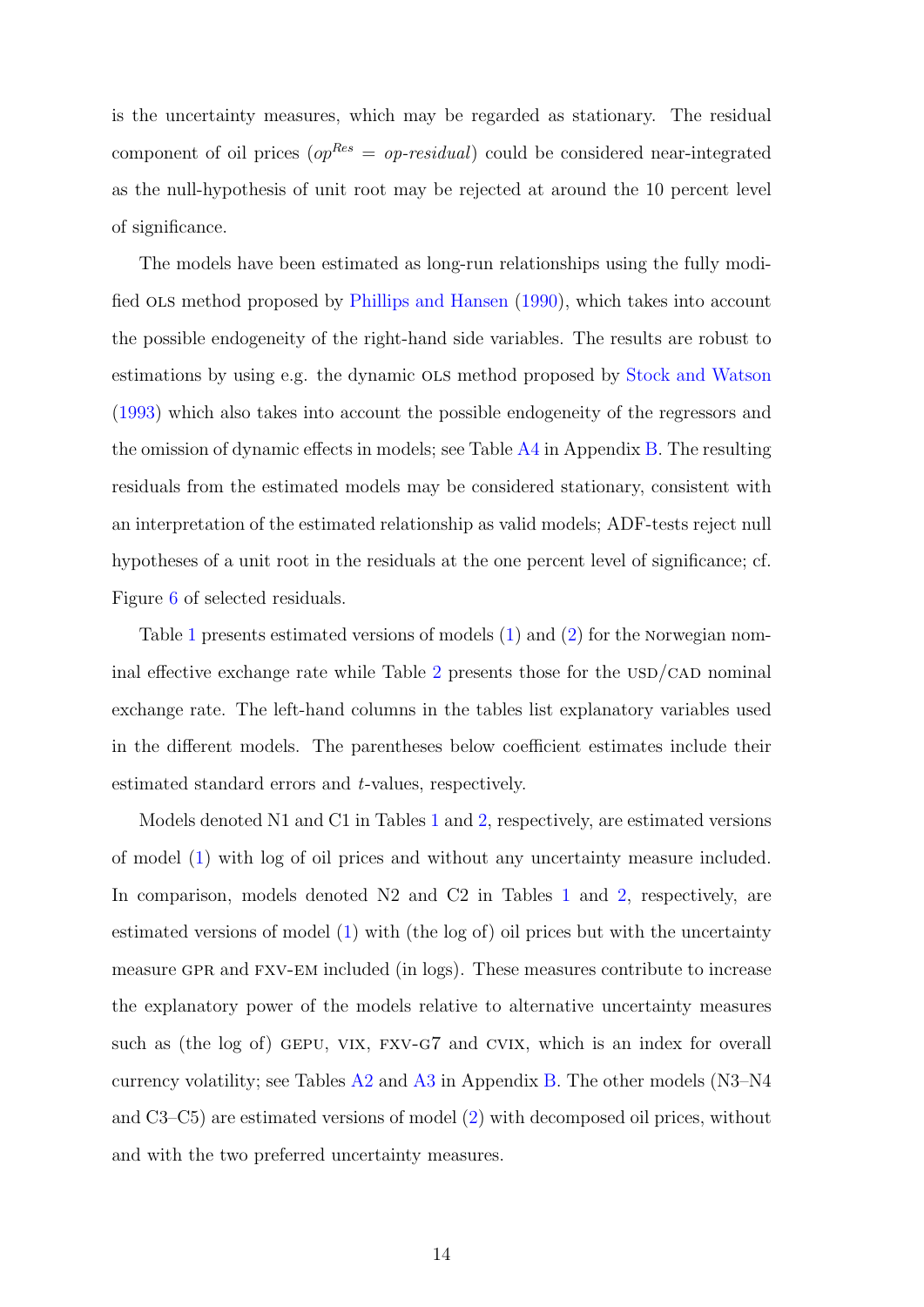<span id="page-16-0"></span>

|                     | N1                              | N2                              | N3                              | N4                             |
|---------------------|---------------------------------|---------------------------------|---------------------------------|--------------------------------|
| intercept           | 5.115<br>(0.028)[183.456]       | 4.979<br>(0.0511)[97.341]       | 4.661<br>(0.021)[221.208]       | 4.513<br>(0.035)[128.213]      |
| $i-i^f$             | $-0.102$<br>$(0.010)$ [-10.532] | $-0.085$<br>$(0.009)$ [-9.018]  | $-0.038$<br>$(0.012)$ [-3.190]  | $-0.027$<br>$(0.011)$ [-2.381] |
| $i^L - i^{L,f}$     | $-0.125$<br>$(0.014)$ [-9.138]  | $-0.106$<br>$(0.013)$ [-8.060]  | $-0.115$<br>$(0.012)$ [-9.810]  | $-0.105$<br>$(0.011)[-9.799]$  |
| gpr                 |                                 | 0.023<br>(0.009)[4.754]         |                                 | 0.015<br>(0.004)[3.780]        |
| fxvem               |                                 | 0.007<br>(0.009)[0.829]         |                                 | 0.026<br>(0.007)[3.563]        |
| op                  | $-0.077$<br>$(0.008)$ [-9.319]  | $-0.083$<br>$(0.008)$ [-10.951] |                                 |                                |
| $\mathit{op}^{Dem}$ |                                 |                                 | $-0.115$<br>$(0.020)$ [-5.681]  | $-0.116$<br>$(0.020)$ [-5.948] |
| $op^{Sup}$          |                                 |                                 | $-0.119$<br>$(0.009)$ [-14.089] | $-0.116$<br>$(0.008)[-15.058]$ |
| $\mathit{op}^{Res}$ |                                 |                                 | 0.076<br>(0.032)[2.415]         | 0.094<br>(0.029)[3.260]        |
|                     |                                 |                                 |                                 |                                |
| $\hat{\sigma}$      | 0.0178                          | 0.0167                          | 0.0144                          | 0.0136                         |
| $\hat{\sigma}$      | 1                               | 0.9403                          | 0.8116                          | 0.7665                         |

Table 1: Models of the Norwegian NEER

Note: Columns headed 'N1' and 'N2' present (FMOLS) coefficient estimates (signed), standard errors and corresponding t-statistics of models with aggregate oil prices  $(op)$ , without and with the uncertainty measures:  $gpr$  and  $fxvem$ . The first column lists the corresponding right-hand side variables; see Appendix [A](#page-25-1) for precise data definitions. Columns headed 'N3' and 'N4' present estimation results for the models with decomposed oil prices, without and with the two uncertainty measures, respectively. The lower part of the table reports standard errors of regressions for the different models. It also reports the relative standard errors of regressions where that of model N1 has been used as the denominator. Here and elsewhere in the paper, the models have been estimated using weekly data for the period 15 January 2010–31 December 2018.

#### 4.1 Main findings

All of the estimated models, N1–N4 and C1–C5, suggest that increases in spreads of 12-month money market rates and 10-year bond yields go together with appreciations of the nominal exchange rates; see Tables [1](#page-16-0) and [2.](#page-17-0) The longer term interest spread has relatively stronger effects than the shorter term interest rate spreads.

The estimation results also suggest that an increase in geopolitical uncertainty is associated with depreciations of the exchange rates. Furthermore, the norwegian and canadian exchange rates tend to depreciate with an increase in the currency volatility of emerging economies. The latter volatility measure is not statistically significant at standard levels of significance in the models with aggregate oil prices  $(op)$ , i.e. in models N1–N2 and C1–C2, but is statistically significant in the models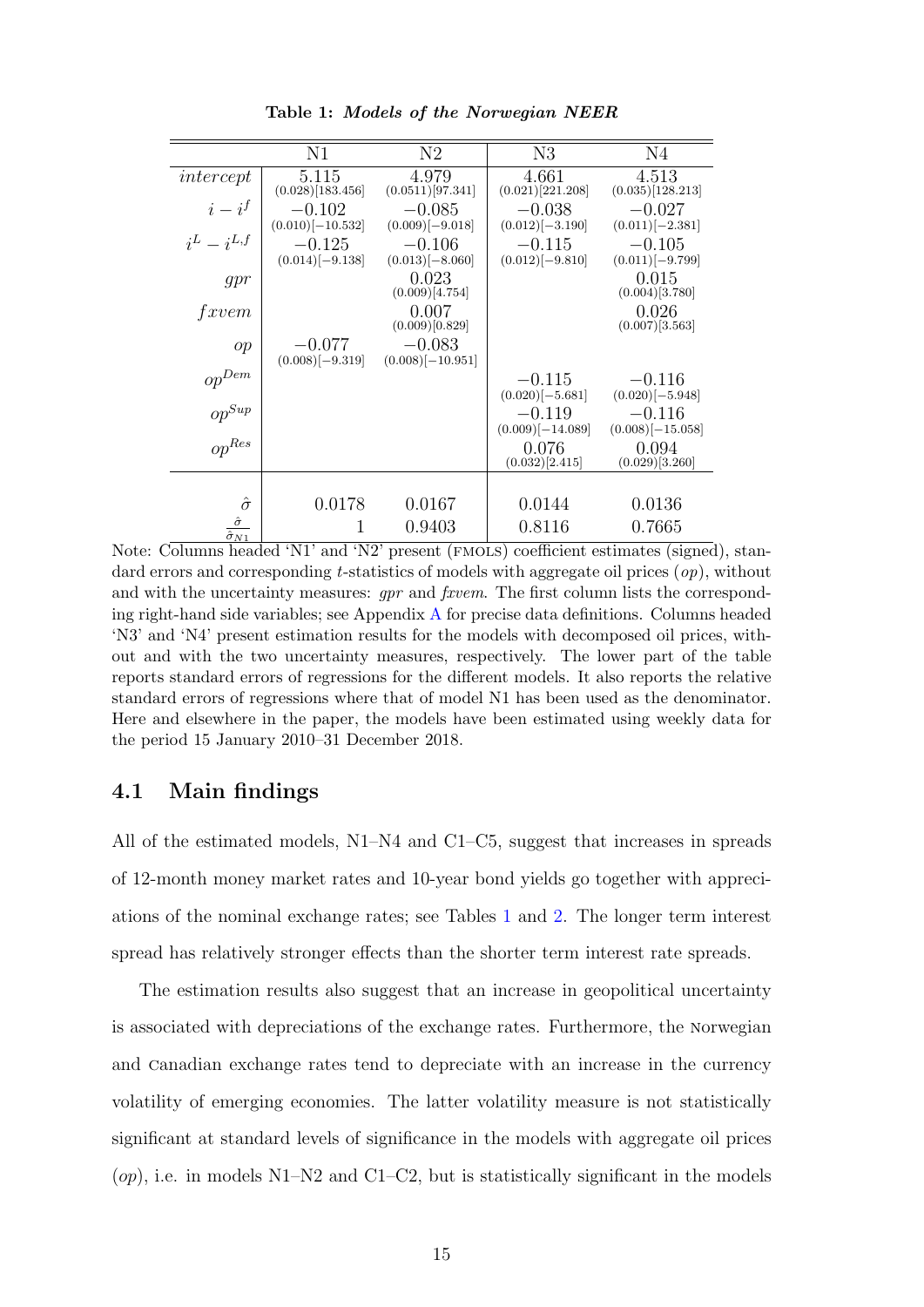<span id="page-17-0"></span>

|                                                  | C1                              | C2                             | C3                              | C4                              | C5                             |
|--------------------------------------------------|---------------------------------|--------------------------------|---------------------------------|---------------------------------|--------------------------------|
| intercept                                        | 0.638<br>(0.062)[10.215]        | 0.423<br>(0.089)[4.737]        | 0.037<br>(0.037)[5.119]         | 0.031<br>(0.006)[5.423]         | $-0.152$<br>$(0.030)[-5.159]$  |
| $i-i^f$                                          | $-0.043$<br>$(0.009)$ [-4.688]  | $-0.039$<br>$(0.008)[-4.692]$  | $-0.032$<br>$(0.007)[-4.540]$   | $-0.026$<br>$(0.006)$ [-4.412]  | $-0.024$<br>$(0.005)$ [-4.958] |
| $i^L = i^{L,f}$                                  | $-0.191$<br>$(0.016)$ [-12.003] | $-0.147$<br>$(0.017)$ [-8.778] | $-0.084$<br>$(0.014)[-5.940]$   | $-0.092$<br>$(0.013)[-7.151]$   | $-0.079$<br>$(0.011)$ [-7.424] |
| gpr                                              |                                 | 0.043<br>(0.008)[5.164]        |                                 |                                 | 0.012<br>(0.005)[2.513]        |
| fxvem                                            |                                 | 0.022<br>(0.015)[1.465]        |                                 |                                 | 0.057<br>(0.008)[6.968]        |
| op                                               | $-0.126$<br>$(0.014)$ [-8.882]  | $-0.129$<br>$(0.014)$ [-9.373] |                                 |                                 |                                |
| $\mathit{op}^{Dem}$                              |                                 |                                | $-0.051$<br>$(0.035)[-1.470]$   | $-0.092$<br>$(0.017)$ [-5.318]  | $-0.053$<br>$(0.016)$ [-3.193] |
| $\mathit{op}^{Sup}$                              |                                 |                                | $-0.185$<br>$(0.011)$ [-16.215] | $-0.193$<br>$(0.010)$ [-18.608] | $-0.179$<br>$(0.009)[-20.604]$ |
| $op^{Res}$                                       |                                 |                                | $-0.062$<br>$(0.049)$ [-1.266]  |                                 |                                |
|                                                  |                                 |                                |                                 |                                 |                                |
| $\hat{\sigma}$                                   | 0.0292                          | 0.0268                         | 0.0182                          | 0.0183                          | 0.0153                         |
| $\hat{\sigma}$<br>$\overline{\hat{\sigma}_{C1}}$ | 1                               | 0.9162                         | 0.6216                          | 0.6257                          | 0.5252                         |

Table 2: Models of USD/CAD

Note: Columns headed 'C1' and 'C2' present (fmols) coefficient estimates (signed), standard errors and corresponding t-statistics of models with oil prices, without and with the uncertainty measures:  $qpr$  and  $fxvem$ . The first column lists the corresponding right-hand side variables. The column headed 'C3' presents estimation results for the model with all of the three components of oil prices while the column headed 'C4' presents estimates without 'residual' oil prices. The final column ('C5') presents estimation results for the model with demand- and supply-driven oil prices and the two uncertainty measures. The lower part of the table reports standard errors of regressions for the different models. It also reports the relative standard errors of regressions where that of model C1 has been used as the denominator.

with decomposed oil prices: models N3–N4 and C3–C5.

Focusing on oil prices, models N1–N2 and C1–C2 suggest that higher (lower) oil prices are associated with appreciations (depreciations) of the norwegian and canadian nominal exchange rates. Also models estimated with decomposed oil prices suggest that demand- as well as supply-driven oil price changes have statistically significant effects on the exchange rates who tend to appreciate in response to such oil price increases.

However, there are relatively weaker and ambiguous effects of 'residual oil prices'  $(op^{Res})$  on the exchange rates. Such oil price increases tend to coincide with depreciations of the norwegian exchange rate and appreciations of the canadian exchange rate. The latter effects are statistically insignificant, however. Versions C4 and C5 of the canadian exchange rate model are therefore estimated without residual oil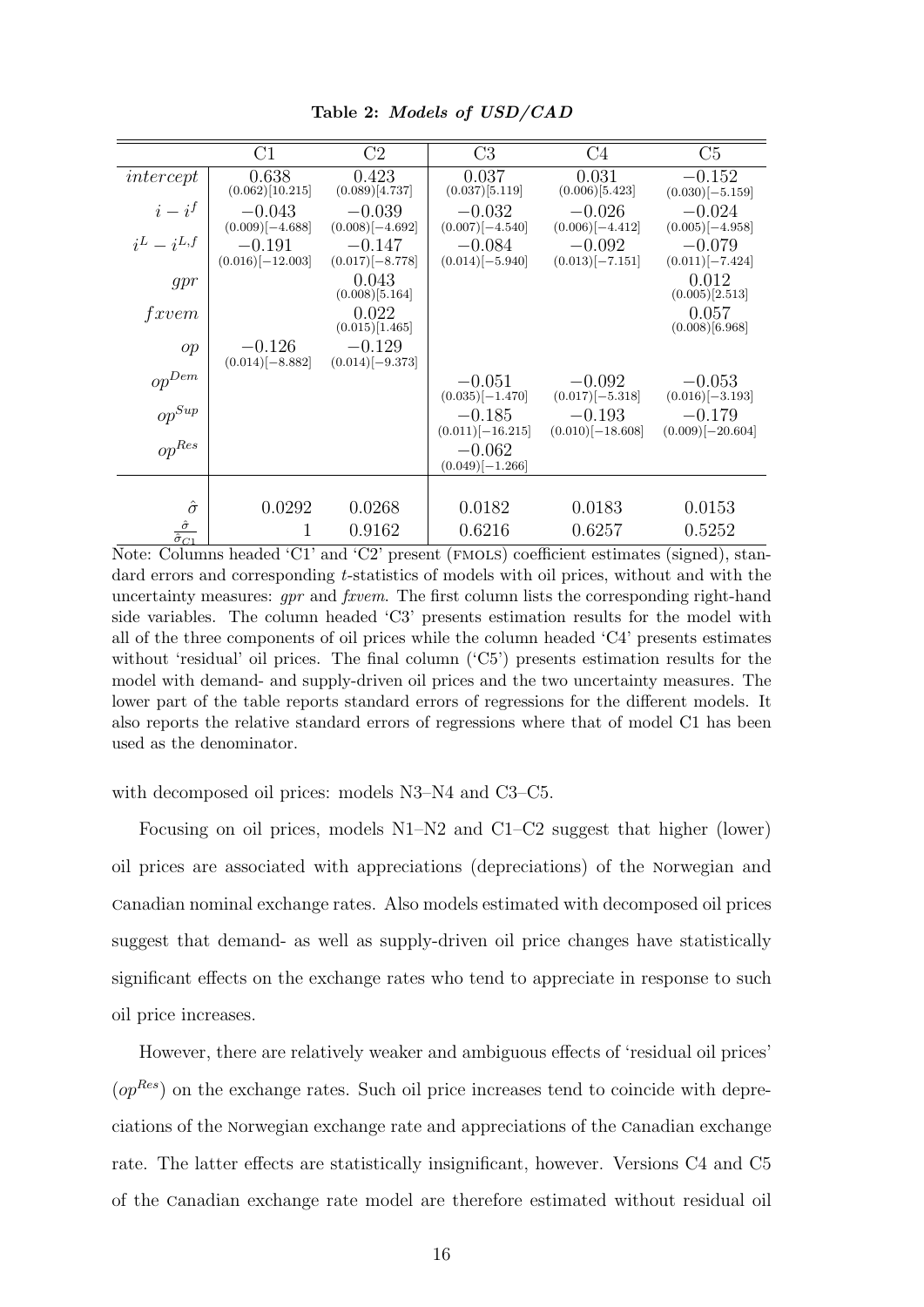prices. An interpretation of residual oil prices could be that they proxy to some extent geopolitical uncertainty of particular relevance to the oil market and complement the news-based geopolitical uncertainty measure gpr, which may reflect geopolitical uncertainty more broadly.

Models with decomposed oil prices shed additional light on the relationship between oil prices and exchange rates. In models N3 and N4 of the norwegian effective exchange rate, demand- and supply-driven oil price changes have similar effects and they are somewhat larger than the effects of aggregate oil prices  $(op)$  in models N1 and N2, though they are not statistically different from each other at the 5 percent level of significance; see Table [1.](#page-16-0) In the models of the canadian exchange rate, however, supply-driven oil price changes have relatively stronger effects than demand-driven oil price changes. The estimated effects of changes in aggregate oil prices in models C1 and C2 are approximately in-between those of demand- and supply-driven oil price changes in models C4 and C5; see Table [2.](#page-17-0) The effects of the former as well as the latter oil price changes are significantly different from those of aggregate oil prices.

The differences in the norwegian and canadian exchange rates' responses to demand- and supply-driven oil price changes could possibly reflect institutional differences regarding the flows of petroleum revenues to their economies. While the norwegian fiscal policy rule may to some extent shield the norwegian economy from the impact of large oil price fluctuations irrespective of their source and potentially enforce largely symmetric effects, a comparable fiscal policy rule or an equally effective mechanism does not seem to exist in canada. This conjecture could be worth investigating in further research on the topic using more adequate models of overall macroeconomic effects taking into account fiscal and monetary policy responses to different oil price shocks in both countries.

The substantial difference in the estimated effects of the three oil price components points to the importance of distinguishing between different oil price drivers when analysing exchange rates. This also seems important in order to obtain more precise coefficient estimates of the other variables in the models. Notably, the model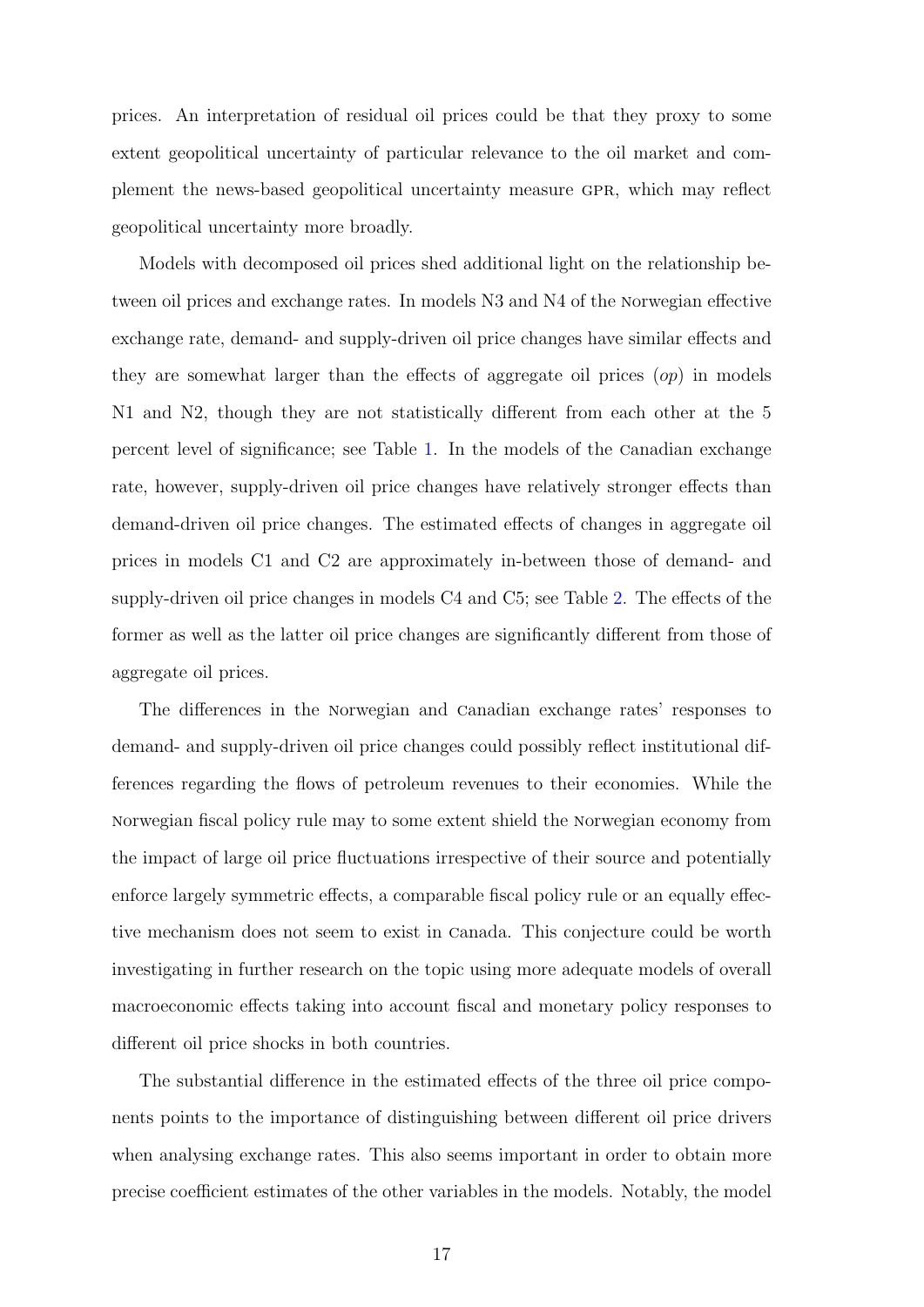with decomposed oil prices suggests significantly lower interest rate effects than those suggested by models with aggregate oil prices. In the case of the norwegian exchange rate, the coefficient estimates associated with the short-term interest rate spread are significantly smaller (in absolute values) at the 5 percent level of significance in models N3 and N4 than corresponding coefficient estimates in models N1 and N2. The coefficient estimates associated with the long-term interest rates spread are comparable across these models; see Table [1.](#page-16-0) In the case of the canadian exchange rate, however, both the short-term and long-term interest rate spreads are significantly smaller at the 5 percent level of significance in models C4 and C5 relative to those in models C1 and C2; see Table [2.](#page-17-0) Furthermore, as shown next, models with decomposed oil prices may have higher explanatory power than those with aggregate oil prices.

#### 4.2 Models' explanatory power

Tables [1](#page-16-0) and [2](#page-17-0) report the explanatory power of the models as measured by estimated standard errors of regressions. The estimated standard errors are also compared to those of the benchmark models, N1 and C1, i.e. the models with aggregate oil prices and without the uncertainty measures.

In the case of the norwegian exchange rate models, the model with decomposed oil prices (N3) has a higher explanatory power than the benchmark model (N1), about 19 percent at the face value; see Table [1.](#page-16-0) The explanatory power increases by an additional 4–5 percent if the uncertainty measures are included to obtain model N4. Specifically, the ratio of the standard errors of regressions are 0.81 and 0.77, respectively. The contribution of the uncertainty measures are approximately the same in the models with aggregate oil prices and decomposed oil prices, i.e. in models N2 and N4, respectively.

The gains from using decomposed oil prices in terms of explanatory power are relatively larger in the models of the canadian exchange rate. The explanatory power of the models with decomposed oil prices (C3 and C4) is about 38 percent higher than that of the benchmark model with aggregate oil prices (C1). The explanatory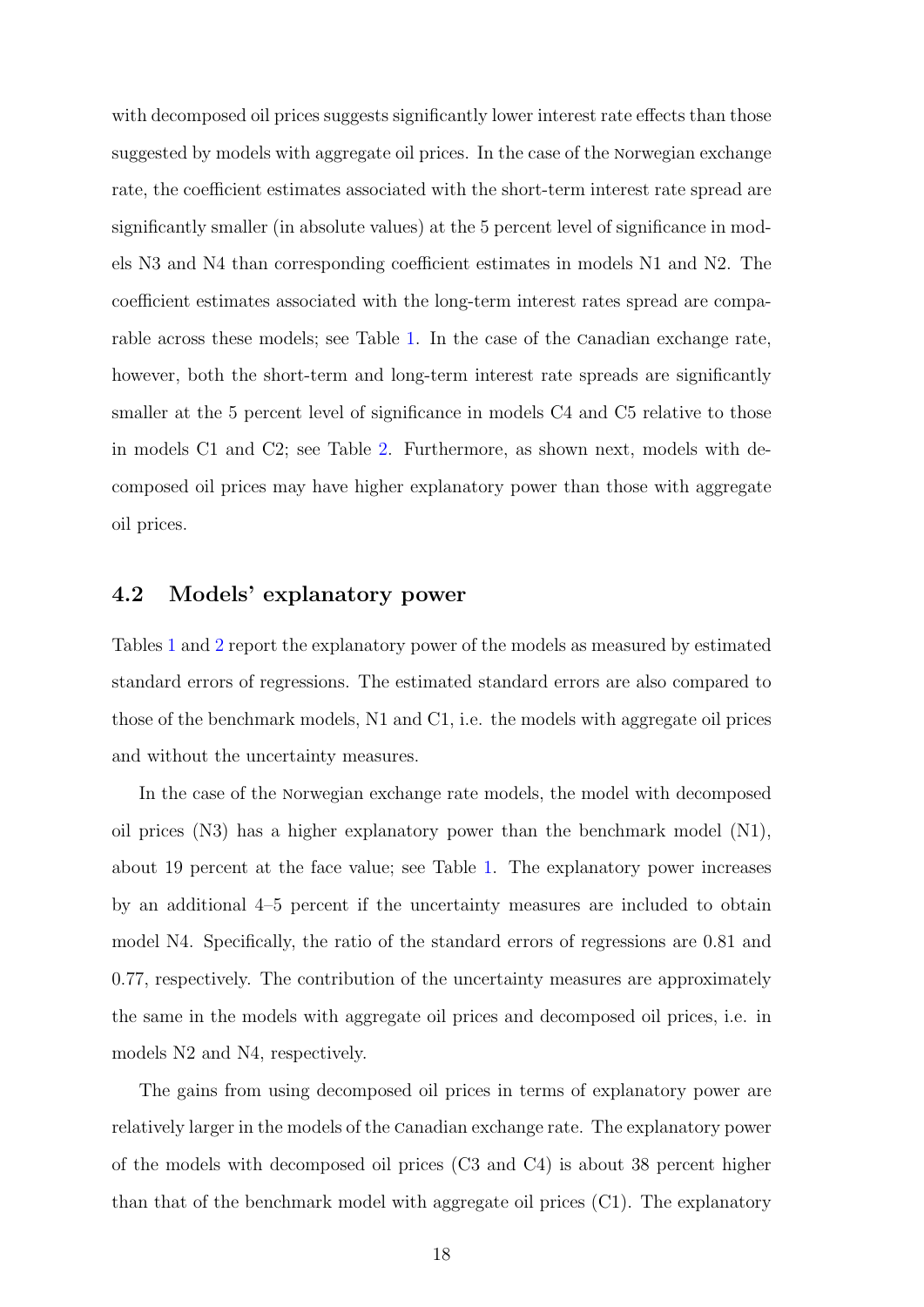<span id="page-20-0"></span>

Figure 6: Residuals from selected Norwegian and Canadian exchange rate models over the sample period 2010–2018. Residuals are defined as deviations between observed and fitted values of the exchange rates based on the indicated models (N1, N2, N4, C1, C2 and C5), which are presented in Tables [1](#page-16-0) and [2.](#page-17-0)

power of the model with decomposed oil prices almost doubles relative to the model with aggregate oil prices when decomposed oil prices are included jointly with the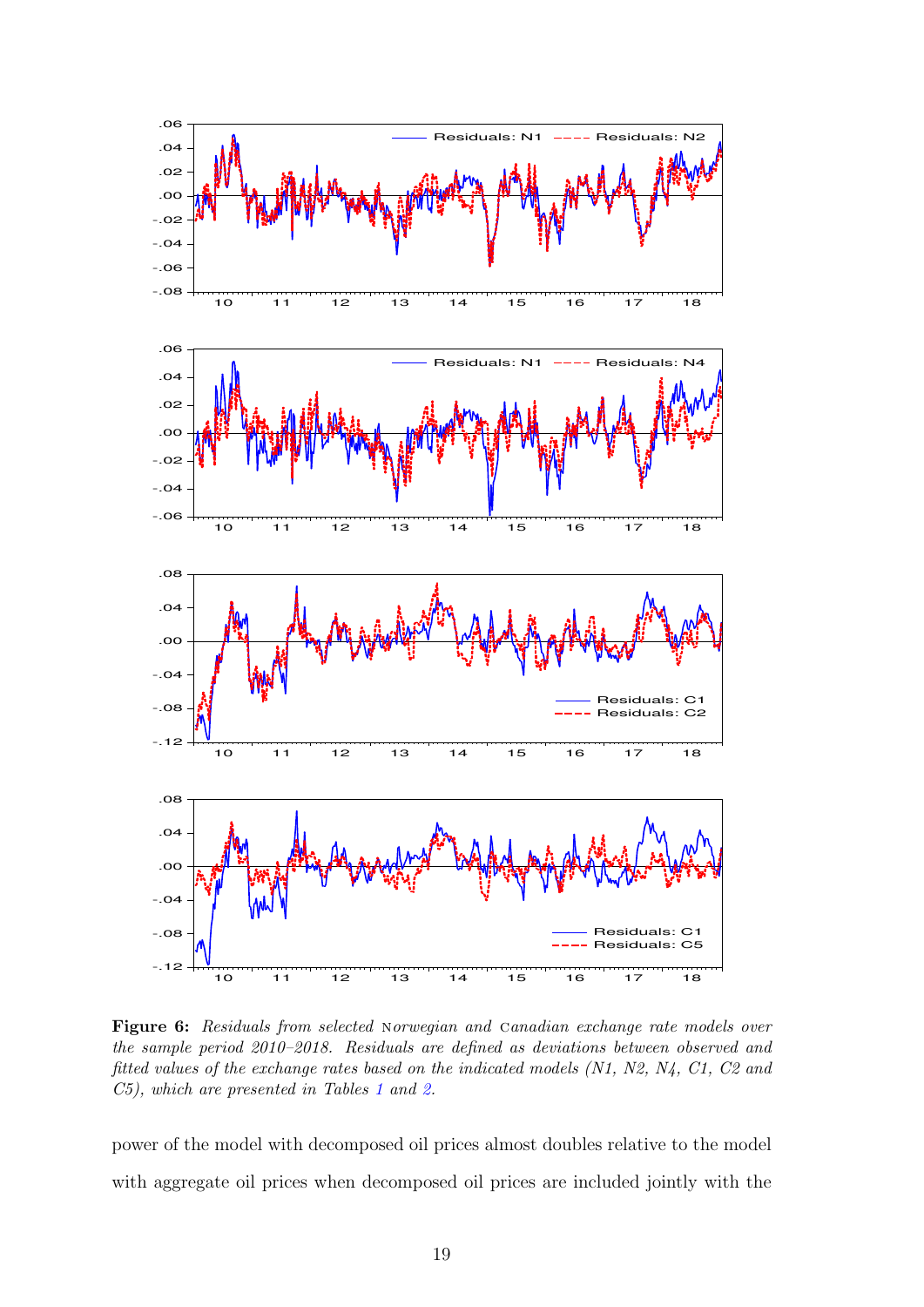uncertainty measures in model C5.

The relatively higher explanatory powers of the models with decomposed oil prices and uncertainty measures do not seem to be confined to some specific periods but prevail over most of the sample period. Figure [6](#page-20-0) presents residuals from selected models of the norwegian and canadian exchange rates. They point to the contribution of decomposed oil prices and uncertainty measures to the explanation of the exchange rates over the sample period. The figure suggests that decomposed oil prices in particular contribute to increase explanatory power over most of the sample period. This is notable especially in the case of the canadian exchange rate. The contribution of the uncertainty measures indicated by the comparison between the models with  $(N2 \text{ and } C2)$  and without the uncertainty measures  $(N1 \text{ and } C1)$  is also apparent in several periods but to a smaller extent.

## <span id="page-21-0"></span>5 Conclusion

The empirical analysis of the norwegian and canadian exchange rates suggests that different drivers of oil prices could explain time-varying relationships between oil prices and oil exporters' currencies. It also points to the importance of geopolitical uncertainty for fluctuations in their currencies. Heightened geopolitical uncertainty may lay behind the occasional coincidences of higher oil prices and a weakening of oil exporters' currencies.

In summary, oil price increases driven by oil demand and oil supply factors may lead to an appreciation of oil exporters' currencies. In contrast, oil price increases driven by factors escaping classification as outright demand or supply factors may have insignificant effects on the exchange rates, or opposite to those of demandand supply-driven oil price increases. Such oil price fluctuations tend to covary with geopolitical uncertainty, which may itself lead to exchange rate depreciations. Higher oil prices coinciding with a rise in geopolitical uncertainty may therefore be followed by a depreciation of oil exporters' currencies rather than an appreciation.

Furthermore, supply-driven oil price changes have been found to have larger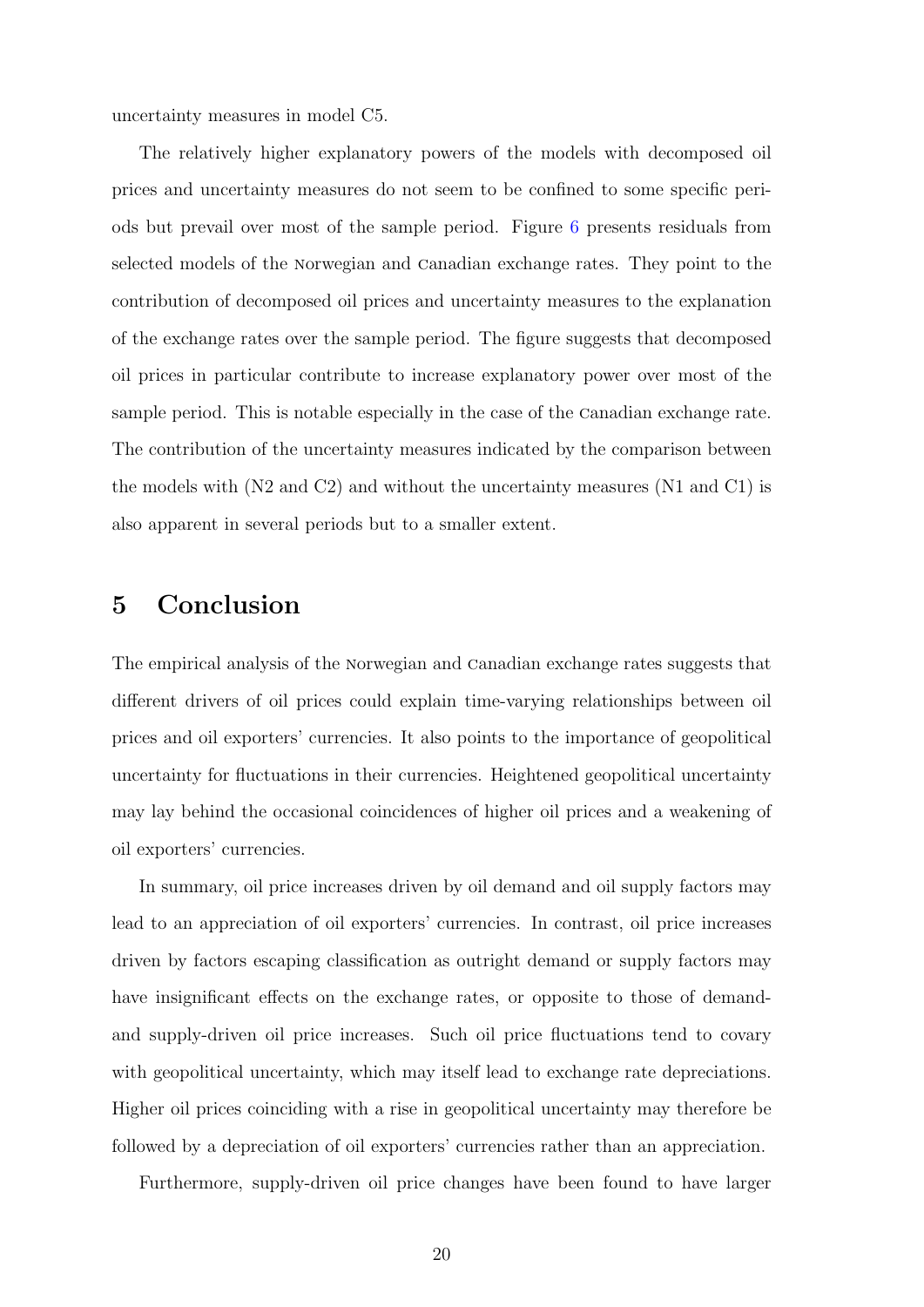effects than those of demand-driven oil price changes on the canadian exchange rate. This is in contrast with the results for the norwegian exchange rate where demandand supply-driven oil price changes have about the same effects. One conjecture worth further investigation is that the latter finding reflects the norwegian fiscal policy rule, which tends to smooth the exposure of the norwegian economy to oil price fluctuations and thereby contribute to comparable effects of demand- and supply-driven oil price changes.

## References

- <span id="page-22-3"></span>Akram, Q. F. (2004). Oil prices and exchange rates: Norwegian evidence. Econometrics Journal 7, 476–504.
- <span id="page-22-1"></span>Akram, Q. F. and H. Mumtaz (2019). Time-varying dynamics of the Norwegian economy. Scandinavian Journal of Economics 121, 407–434.
- <span id="page-22-2"></span>Amano, R. A. and S. van Norden (1995). Terms of trade and real exchange rates: The Canadian evidence. Journal of International Money and Finance 14, 83–104.
- <span id="page-22-4"></span>Baker, S. R., N. Bloom, and S. J. Davis (2016). Measuring economic policy uncertainty. Quarterly Journal of Economics 131, 1593–1636.
- <span id="page-22-5"></span>Baumeister, C. and J. D. Hamilton (2019). Structural interpretation of vector autoregressions with incomplete identification: Revisting the role of oil supply and demand shocks. American Economic Review 109, 1873–1910.
- <span id="page-22-0"></span>Beckmann, J., R. Czudaj, and V. Arora (2017). The relationship between oil prices and exchange rates: Theory and evidence. Working paper series, June 2017, U.S. Energy Information Administration (EIA).
- <span id="page-22-6"></span>BIS (2016). Foreign exchange turnover in April 2016. Triennial central bank survey, The Bank for International Settlements.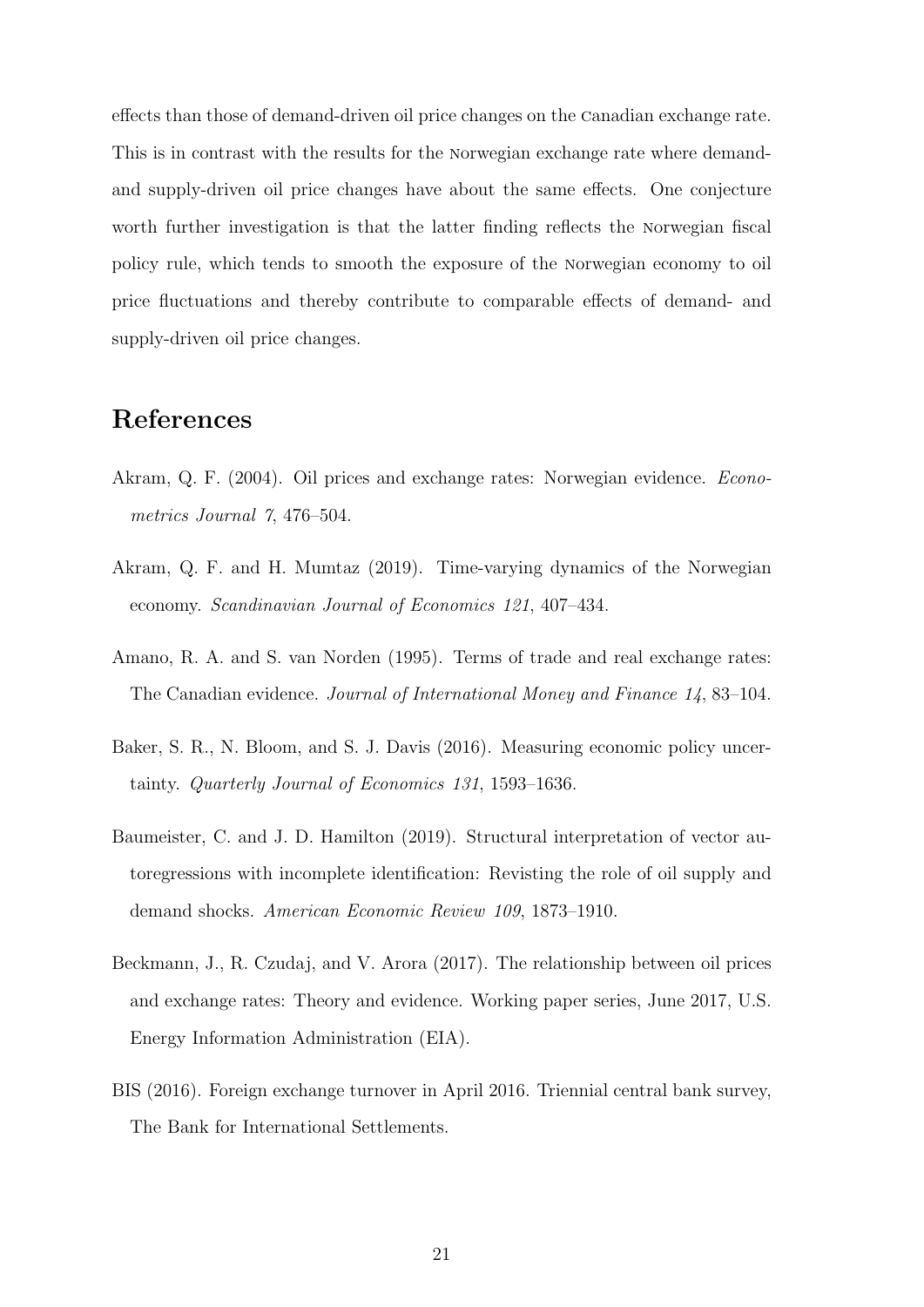- <span id="page-23-1"></span>Bodart, V., B. Candelon, and J.-F-Carpantier (2012). Real exchange rates in commodity producing countries: A reappraisal. Journal of International Money and Finance 31, 1482–1502.
- <span id="page-23-5"></span>Caldara, D. and M. Iacoviello (2018). Measuring geopolitical risk. International Finance Discussion Papers 1222, Board of Governors of the Federal Reserve System (U.S.).
- <span id="page-23-0"></span>Chen, Y. and K. Rogoff (2003). Commodity currencies. Journal of International Economics 60, 133–160.
- <span id="page-23-9"></span>Choi, S. and D. Furceri (2018). Uncertainty and cross-border banking flows. Working Paper 18/4, International Monetary Fund.
- <span id="page-23-2"></span>Choudhri, E. U. and L. L. Schembri (2014). Productivity, commodity prices and the real exchange rate: The long-run behaviour of the Canada-US exchange rate. International Review of Economics and Statistics 29, 537–551.
- <span id="page-23-10"></span>Flatner, A., P. H. Tornes, and M. Østnor (2010). En oversikt over Norges Banks analyser av kronekursen. Staff Memo 7, Norges Bank.
- <span id="page-23-3"></span>Forbes, K. J. and F. Warnock (2012). Capital flow waves: Surges, stops, flight, and retrenchment. Journal of International Economics 88, 235–251.
- <span id="page-23-4"></span>Goldberg, S. L. and S. Krogstrup (2018). International capital flow pressures. Working Paper 24286, NBER, Cambridge Massachusetts.
- <span id="page-23-8"></span>Golub, S. (1983). Oil prices and exchange rates. *Economic Journal 93*, 576–593.
- <span id="page-23-7"></span>Groen, J., K. McNeil, and M. Middelorp (2013). A new approach for identifying demand and supply shocks in the oil market. Liberty Street Economics (blog) March 25, Federal Reserve Bank of New York.
- <span id="page-23-6"></span>Kilian, L. (2009). Not all oil price shocks are alike: Disentangling demand and supply shocks in the crude oil market. American Economic Review 99, 1053–1069.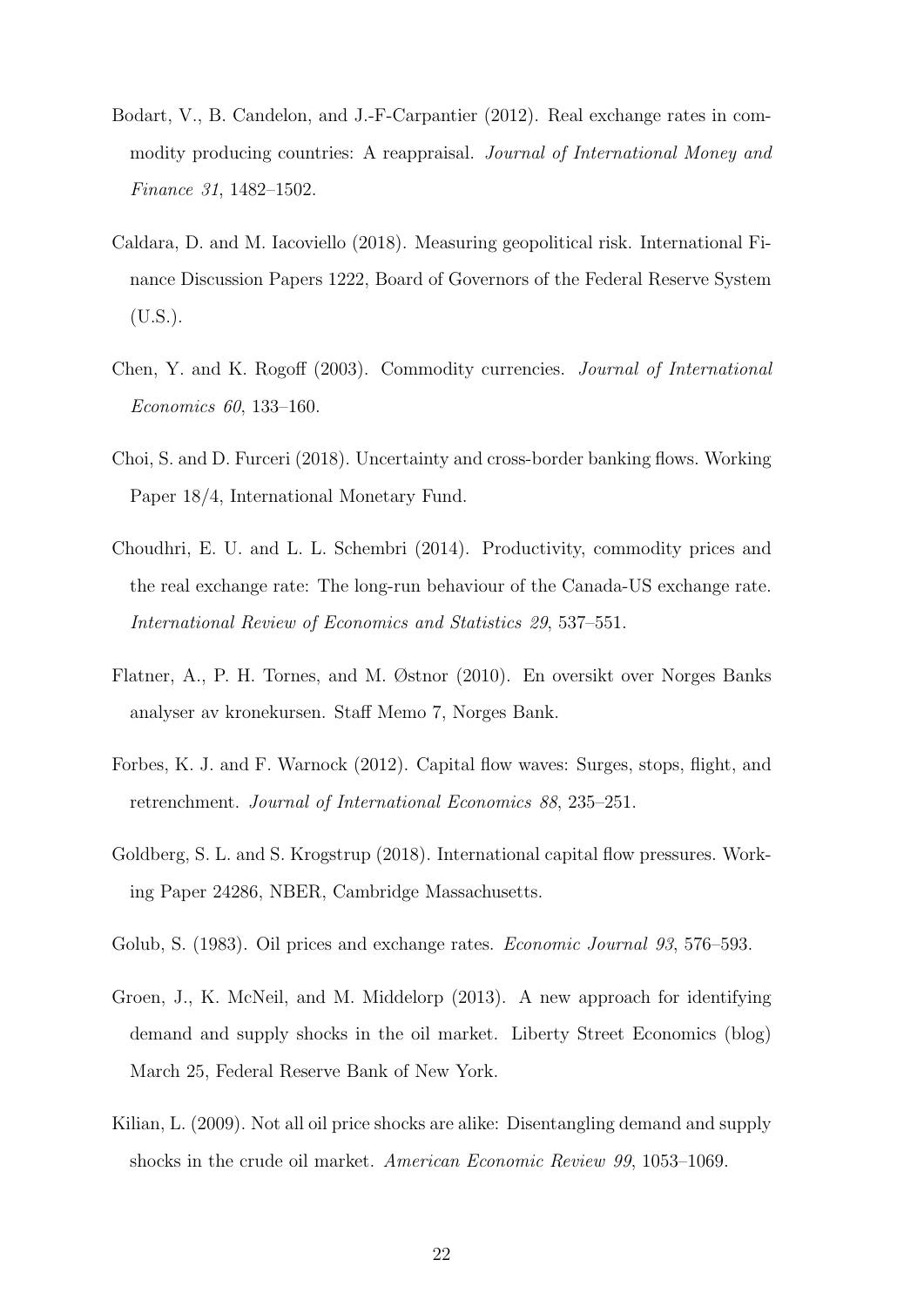- <span id="page-24-1"></span>Kohlscheen, E., F. Avalos, and A. Schrimpf (2017). When the walk is not random: Commodity prices and exchange rates. International Journal of Central Banking 13, 121–1158.
- <span id="page-24-4"></span>Korhonen, I. and S. Ledyaeva (2010). Trade linkages and macroeconomic effects of the price of oil. Energy Economics 32, 848–856.
- <span id="page-24-10"></span>MacKinnon, J. G. (1996). Numerical distribution functions for unit rooth and cointegration tests. Journal of Applied Econometrics 11, 601–618.
- <span id="page-24-0"></span>Maier, P. and B. DePratto (2008). The Canadian dollar and commodity prices: Has the relationship changed over time? Working Paper 2008-15, Bank of Canada.
- <span id="page-24-7"></span>Martinsen, K. (2017). Norges Bank's BEER models for the Norwegian effective exchange rate. Staff Memo 2017-7, Norges Bank.
- <span id="page-24-5"></span>Mork, K. A., Ø. Olsen, and H. T. Mysen (1994). Macroeconomic responses to oil price increases and decreases in seven OECD countries. Energy Journal 4, 19–35.
- <span id="page-24-6"></span>NOU (2015). Fiscal policy in an oil economy. Official Norwegian Reports 2015:9, Ministry of Finance, Norway.
- <span id="page-24-3"></span>Peersman, R. and I. V. Robays (2012). Cross-country differences in the effects of oil shocks. Energy Economics 34, 1532–1547.
- <span id="page-24-8"></span>Phillips, P. C. B. and B. E. Hansen (1990). Statistical inference in instrumental variables regression with I(1) processes. Review of Economic Studies 57, 99–125.
- <span id="page-24-2"></span>Rey, H. (2013). Dilemma not trilemma: The global financial cycle and monetary policy independence. In Proceedings of the 2013 Federal Reserve Bank of Kansas City Economic Symposium at Jackson Hole, pp. 285–333. Federal Reserve Bank of Kansas.
- <span id="page-24-9"></span>Stock, J. H. and M. Watson (1993). A simple estimator of cointegrating vectors in higher order integrated systems. *Econometrica 61*, 783–820.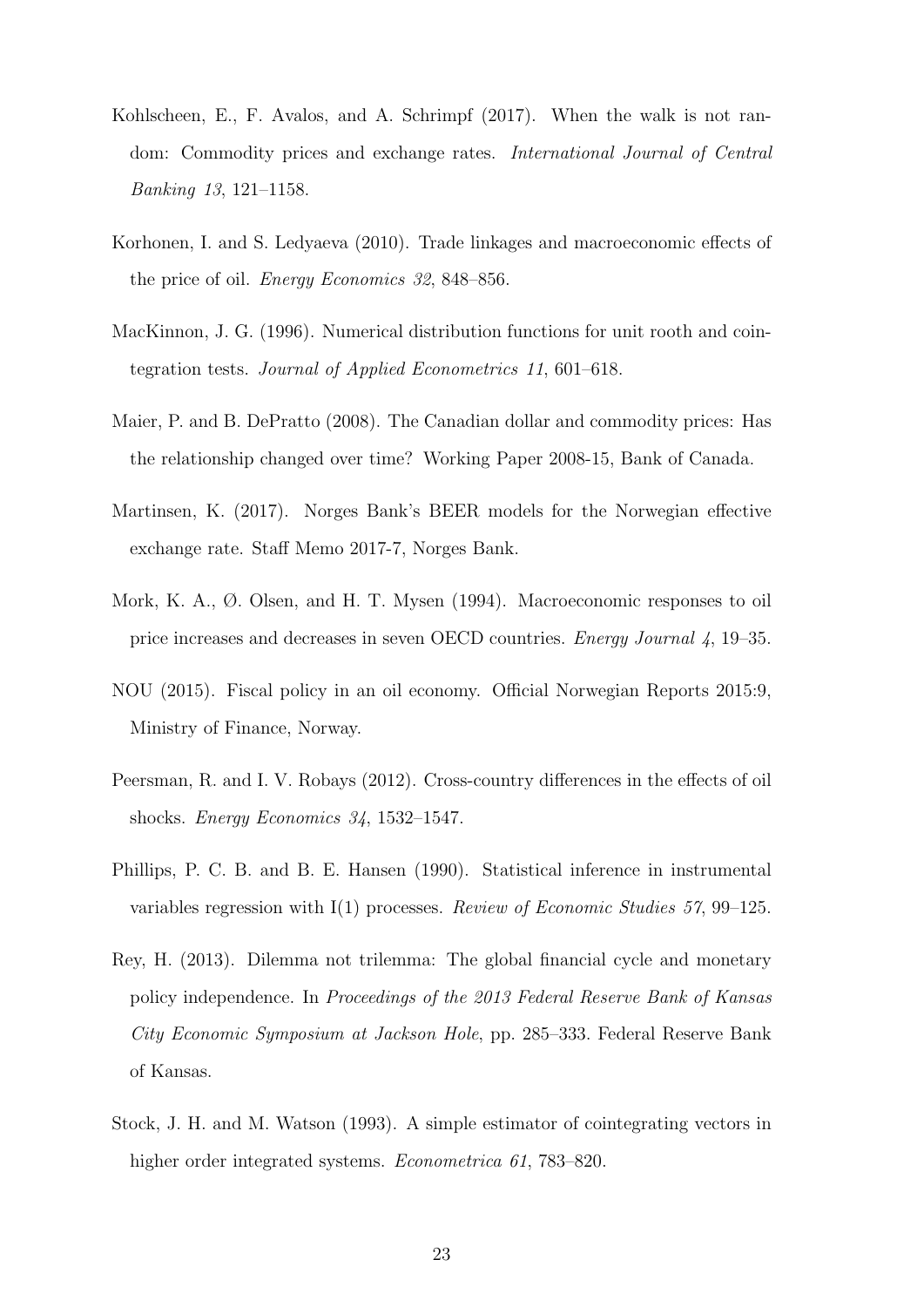<span id="page-25-0"></span>Zhang, H. J., J.-M. Dufour, and J. W. Galbraith (2016). Exchange rates and commodity prices: Measuring causality at multiple horizons. Journal of Empirical Finance 36, 100–120.

## <span id="page-25-1"></span>A Appendix: Data

The data series employed in the empirical analysis are listed below. The data source is Bloomberg, unless otherwise stated. Bloomberg tickers for the series used are provided in brackets. Table [A1](#page-27-0) presents the outcomes of ADF-tests for a unit root in each of the time series.

#### Norway

 $\bullet$  is - Norwegian 12-month nominal money market (swap) interest rates; [NKSW1V3 curncy].

•  $i^{s,f}$  - Norwegian trading partners' 12-month nominal money market interest rates. This series refers to a weighted average of the money market interest rates in 7 trading partners with weights and Bloomberg tickers in the corresponding parentheses: Euro area (0.5301, EUSA1 curncy), USA (0.1916, USSW1 curncy), Sweden (0.1273, SKSW1 curncy), UK (0.0670, BPSW1 curncy), Poland (0.0334, PZSW1 curncy), Canada (0.0272, CDSW1 curncy) and Japan (0.0235, JYSW1 curncy), respectively. Source: Norges Bank.

•  $i^L$  - Norwegian 10-year nominal swap rates; [NKSW10 curncy].

•  $i^{L,f}$  - Norwegian trading partners' 10-year nominal government bond yields with weights as above. Data source is Datastream with the tickers as follows for the bonds in Euro area, US, Sweden, UK, Poland, Canada and Japan: ICEIB10, ICUSD10, ICSEK10, ICGBP10, ICPLN10, ICCAD10 and ICJPY10.

•  $NEER$  - Norwegian nominal effective exchange rate  $(I-44)$ . Source: Norges Bank.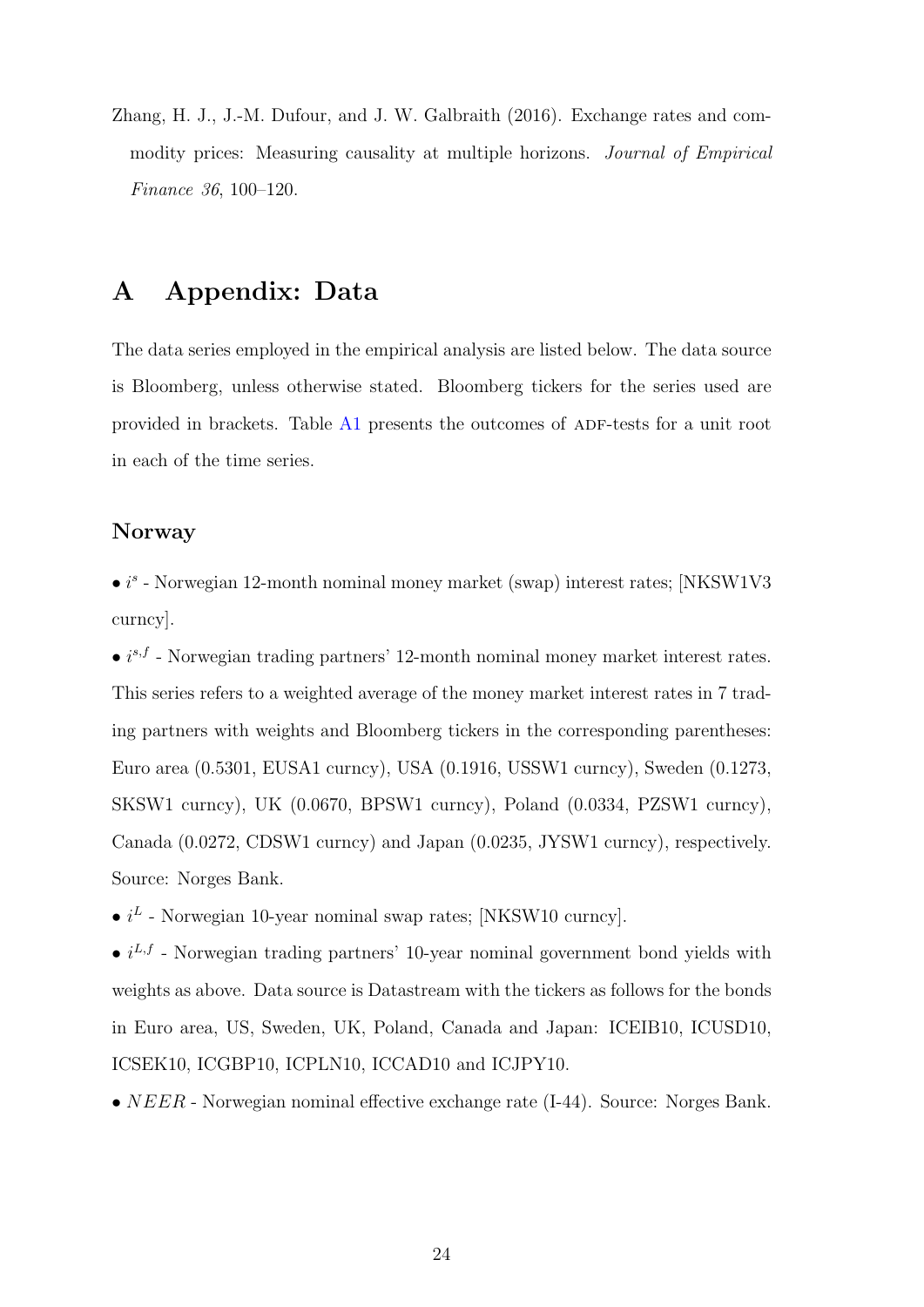#### Canada

- NEER − Cad Canadian nominal effective exchange rate; [CERINOM index].
- USD/CAD Canada-USD bilateral nominal exchange rate; [USDCAD curncy].
- $\bullet$  i<sup>s</sup> Canada Bankers Acceptances 1-year nominal rate; [CDOR12 index].

 $i^{s,f}$  - ICE LIBOR USD 12-month nominal money market interest rates; [US0012M index].

- $i^L$  Canadian government bonds 10-year nominal yield; [GCAN10YR index].
- $i^{L,f}$  US generic government 10-year nominal yield; [USGG10YR index].

#### Other variables

• OP - Brent Blend crude oil prices in USD per barrel; [CO1 comdty].

•  $GPR$  - Geopolitical Risk index; GPR\_NARROW. A monthly index of geopolitical risk developed and updated by D. Caldara and M. Iacoviello; Source: www2.bc.edu/matteoiacoviello/gpr.htm.

•  $GEPU$  - Global Economic Policy Uncertainty Index. A GDP-weighted average of economic policy undertainty indices for 20 countries; GDPs at current prices. Source: www.policyuncertainty.com.

• FXV-EM - Barclays' emerging economies currency volatility index; [BXIIVEMG] index].

• FXV-G7 - J.P. Morgan's currency volatility index for G7 countries; [JPMVXYG7] index].

- $\bullet$  CVIX Deutche Bank's currency volatility index, which measures the implied volatility of overall currency markets; [CVIX index].
- $VIX$  Chicago Board Options Exchange volatility index, which measures the implied volatility of equity markets based on the S&P 500; [VIX index].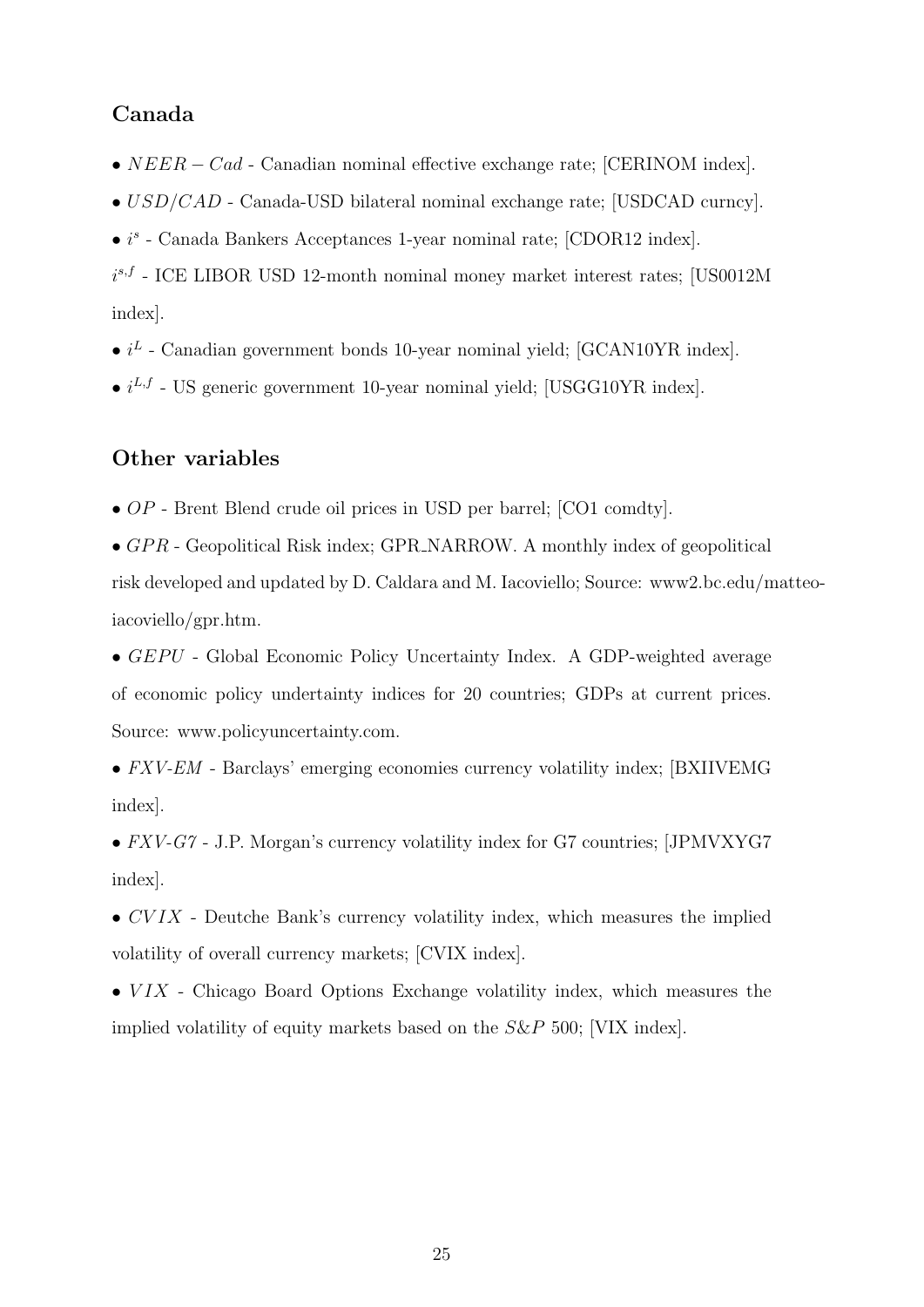| $\sqrt{\text{ariable}}$ | $\rho$    | $t - ADF$ | $p-value$        |
|-------------------------|-----------|-----------|------------------|
|                         |           |           |                  |
| Norway:                 |           |           |                  |
| neer                    | $-0.0033$ | $-0.6342$ | 0.8599           |
| $i-i^f$                 | $-0.0127$ | $-1.8349$ | 0.3634           |
| $i^L - i^{L,f}$         | $-0.0136$ | $-1.5325$ | 0.5164           |
| Canada:                 |           |           |                  |
|                         |           |           |                  |
| $\overline{usd/cad}$    | $-0.0014$ | $-0.4114$ | 0.9039           |
| $i-i^f$                 | $-0.0021$ | $-0.8722$ | 0.7966           |
| $i^L - i^{L,f}$         | $-0.0089$ | $-1.5765$ | 0.4938           |
|                         |           |           |                  |
| Other:                  |           |           |                  |
| op                      | $-0.0063$ | $-1.2064$ | 0.6731           |
| $op^{Dem}$              | $-0.0103$ | $-2.1579$ | 0.2223           |
| $op^{Sup}$              | $-0.0011$ | $-0.4944$ | 0.8893           |
| $op^{res}$              | $-0.0247$ | $-2.5148$ | 0.1126           |
| gpr                     | $-0.0604$ | $-3.6988$ | 0.0044           |
| gepu                    | $-0.0515$ | $-3.1678$ | 0.0226           |
|                         |           |           |                  |
| fxvem                   | $-0.0460$ | -3.4449   | 0.0100           |
| fxyg7                   | $-0.0237$ | $-2.4212$ | 0.1364           |
| cvix                    | $-0.0214$ | $-2.3247$ | 0.1646<br>0.0038 |

<span id="page-27-0"></span>Table A1: ADF-tests for a unit root in the series

Note: Four autoregressive terms and an intercept term have been included in each of the ADF-models that were formulated to test the null hypothesis of a unit root in the time series listed in the first column. Small letters except for the interest rate spreads indicate the logs of the corresponding variables. The second column reports coefficient estimates associated with lagged levels of the left-hand variables, while the third column reports the associated  $t$ -values. The fourth column reports one sided  $p$ -values based on [MacKinnon](#page-24-10) [\(1996\)](#page-24-10).

### <span id="page-27-1"></span>B Appendix: Sensitivity analysis

#### B.1 Alternative uncertainty measures

In the following, Tables [A2](#page-28-0) and [A3](#page-29-0) present estimation results using alternative uncertainty measures: global economic policy uncertainty index (gepu), vix, overall currency volatility index (cvix) and currency volatility index for g7 currencies  $(FXV-G7)$ .

The analysis suggests that (the log of) the equity based volatility measure (vix) have largely comparable effects to that of the emerging currency volatility measure (fxv-em). This is consistent with their close covariation observed in Figure [5.](#page-14-1) The emerging currency volatility measure contributes to somewhat higher explanatory power of the models than vix in the models of the canadian exchange rate, however.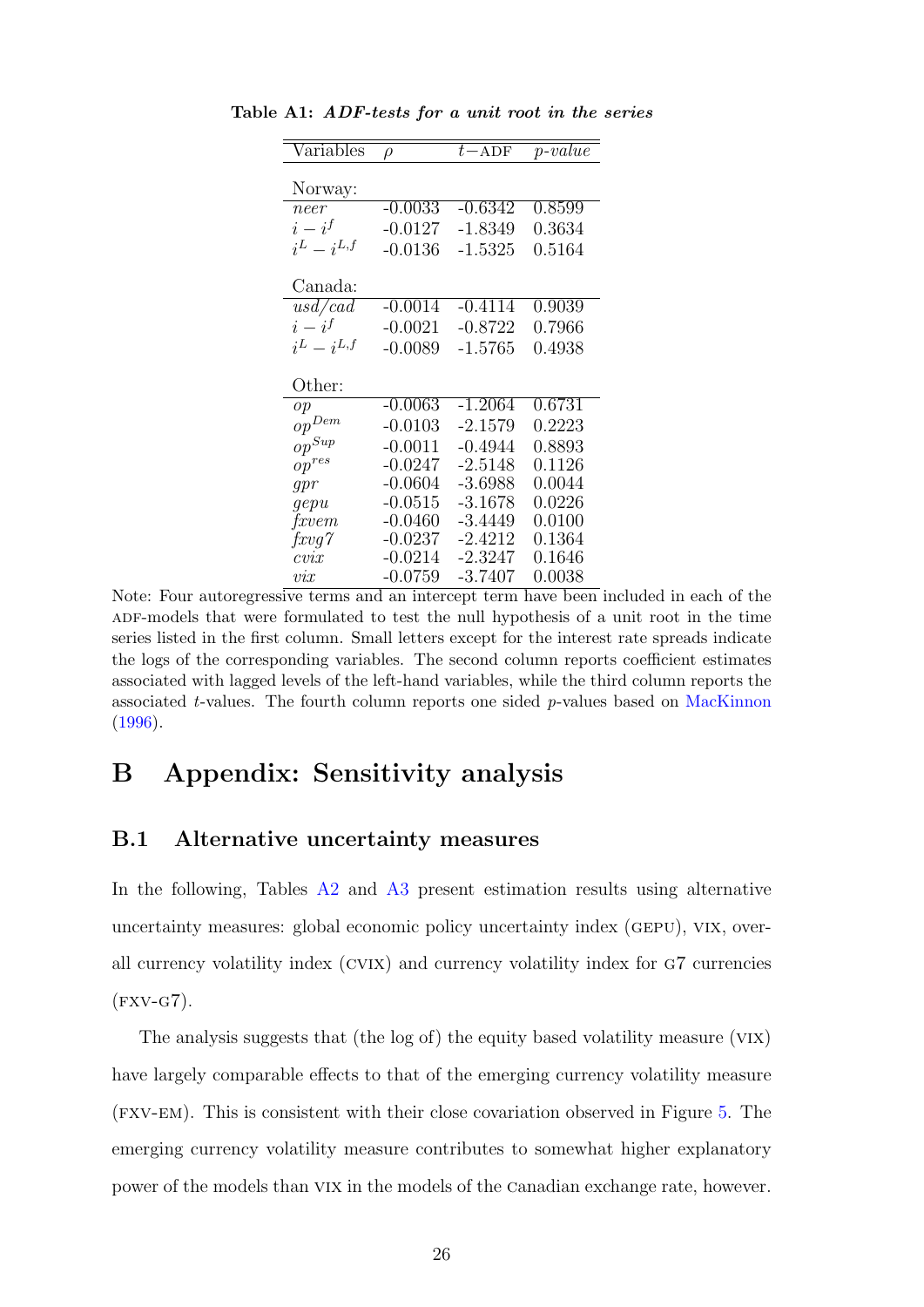|                                          | N <sub>4</sub> .gepu    | N4.vix1                 | $N4$ , vix              | N4.cvix                 | N4.fxvg7            |
|------------------------------------------|-------------------------|-------------------------|-------------------------|-------------------------|---------------------|
| intercept                                | 4.479                   | 4.501                   | 4.530                   | 4.545                   | 4.569               |
|                                          | (0.039)[114.502]        | (0.038)[126.011]        | (0.033)[136.978]        | (0.044)[102.715]        | (0.045)[102.218]    |
| $i-i^f$                                  | $-0.025$                | $-0.027$                | $-0.034$                | $-0.036$                | $-0.038$            |
|                                          | $(0.011)$ [-2.157]      | $(0.011)$ [-2.434]      | $(0.011)[-3.005]$       | $(0.011)[-3.100]$       | $(0.012)$ [-3.301]  |
| $i^L - i^{L,f}$                          | $-0.112$                | $-0.105$                | $-0.106$                | $-0.107$                | $-0.117$            |
|                                          | $(0.012)[-9.618]$       | $(0.011)[-9.814]$       | $(0.011)[-9.760]$       | $(0.011)[-9.562]$       | $(0.023)[-9.481]$   |
| $\mathop{\mathit{op}}\nolimits^{Dem}$    | $-0.090$                | $-0.098$                | $-0.090$                | $-0.109$                | $-0.118$            |
|                                          | $(0.023)$ [-3.869]      | $(0.023)[-4.257]$       | $(0.023)$ [-3.870]      | $(0.023)$ [-4.690]      | $(0.023)$ [-5.080]  |
| $op^{Sup}$                               | $-0.113$                | $-0.117$                | $-0.118$                | $-0.115$                | $-0.116$            |
|                                          | $(0.008)$ [-13.925]     | $(0.008)$ [-15.250]     | $(0.008)$ [-15.027]     | $(0.008)$ [-14.076]     | $(0.008)$ [-14.064] |
| $\mathit{op}^{Res}$                      | 0.061                   | 0.073                   | 0.050                   | 0.076                   | 0.074               |
|                                          | (0.032)[1.904]          | (0.032)[2.294]          | (0.030)[1.654]          | (0.030)[2.544]          | (0.030)[2.445]      |
| gpr                                      | 0.014                   | 0.014                   | 0.012                   | 0.015                   | 0.014               |
|                                          | (0.004)[3.297]          | (0.004)[3.443]          | (0.004)[2.944]          | (0.004)[3.455]          | (0.004)[3.450]      |
| gepu                                     | 0.008                   |                         |                         |                         |                     |
|                                          | (0.006)[1.429]          |                         |                         |                         |                     |
| fxvem                                    | 0.014                   | 0.017                   |                         |                         |                     |
|                                          | (0.009)[1.472]          | (0.009)[1.802]          |                         |                         |                     |
| $\mathit{vix}$                           | 0.012<br>(0.008)[1.584] | 0.013<br>(0.008)[1.649] | 0.022<br>(0.006)[3.563] |                         |                     |
|                                          |                         |                         |                         |                         |                     |
| cvix                                     |                         |                         |                         | 0.018<br>(0.018)[1.662] |                     |
| fxyg7                                    |                         |                         |                         |                         | 0.011               |
|                                          |                         |                         |                         |                         | (0.044)[1.014]      |
|                                          |                         |                         |                         |                         |                     |
| $\hat{\sigma}$                           | 0.0134                  | 0.0135                  | 0.0136                  | 0.0142                  | 0.0142              |
|                                          |                         |                         |                         |                         |                     |
| $\frac{\hat{\sigma}}{\hat{\sigma}_{ML}}$ | 0.9856                  | 0.9903                  | 0.9974                  | 1.0372                  | 1.0400              |

<span id="page-28-0"></span>Table A2: Models of the Norwegian NEER - alternative uncertainty measures

 $\frac{\hat{\sigma}_{N4}}{\text{Note: Estimateed models of the Norwegian exchange rate with decomposed oil prices and...}$ alternative uncertainty measures. The first column lists right-hand side variables used in the different models. The right-hand side variables are the same across models except the measure(s) of uncertainty used in addition to the geopolitical uncertainty measure, log of gpr. The second column headed 'N4.gepu' contains coefficient estimates, standard errors and corresponding  $t$ -statistics of a model with the addition of logs of GEPU, FXV-EM and vix. The third column headed 'N4.vix1' reports estimation results after excluding the log of gepu. The columns headed 'N4.vix', 'N4.cvix' and 'N4.fxvg7' report estimation results for models where the log of fxv-em has been left out and replaced with just the log of vix, overall currency volatility index (cvix) and the log of the currency volatility index for g7 economies (fxv-g7), respectively. The lower panel of the table presents standard errors of regressions for the different models. It also presents the relative standard errors of regressions where that of model N4 described in Table [1](#page-16-0) has been used as the denominator. The estimation method is fmols and the sample period is 15 January 2010–31 December 2018 as for models in Tables [1](#page-16-0) and [2.](#page-17-0)

In contrast with (the log of) FXV-EM and VIX, the overall and G7 currency volatility measures, cvix and fxv-g7, have statistically insignificant coefficient estimates in the equations for both the norwegian and canadian exchange rates; see Tables [A2](#page-28-0) and [A3.](#page-29-0)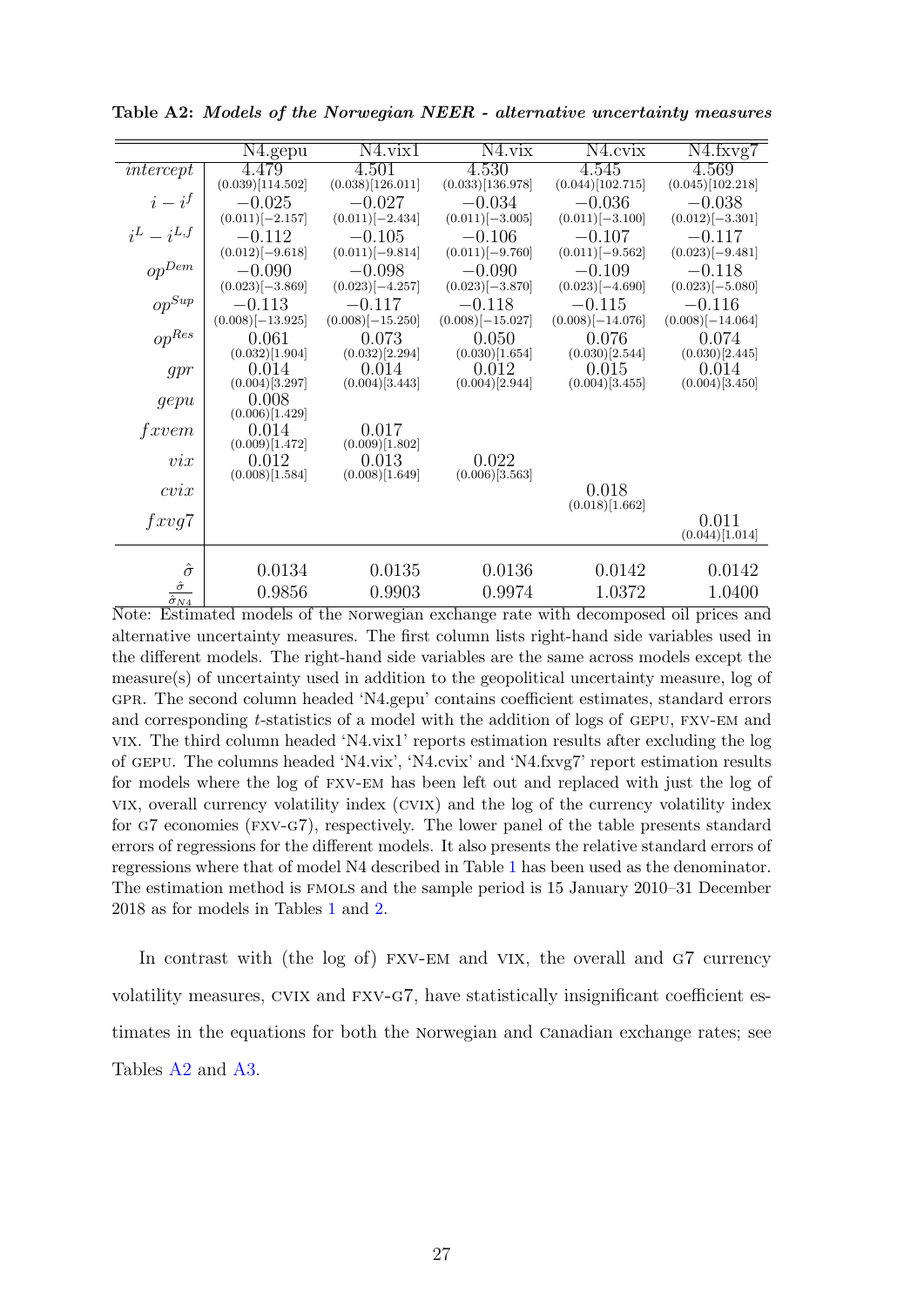|                                | C5.gepu                 | $\overline{\text{C5.vix1}}$ | C5.vix             | $C5$ .cvix          | $C5$ .fxvg $7$      |
|--------------------------------|-------------------------|-----------------------------|--------------------|---------------------|---------------------|
| intercept                      | $-0.211$                | $-0.160$                    | $-0.103$           | $-0.066$            | $-0.052$            |
|                                | $(0.043)$ [-4.938]      | $(0.031)$ [-5.172]          | $(0.032)$ [-3.222] | $(0.049)$ [-1.357]  | $(0.050)$ [-1.060]  |
| $i-i^f$                        | $-0.0169$               | $-0.023$                    | $-0.021$           | $-0.024$            | $-0.024$            |
|                                | $(0.006)$ [-2.888]      | $(0.005)$ [-4.794]          | $(0.005)$ [-4.041] | $(0.006)$ [-4.102]  | $(0.006)$ [-4.144]  |
| $i^L - i^{L,f}$                | $-0.085$                | $-0.080$                    | $-0.088$           | $-0.087$            | $-0.088$            |
|                                | $(0.011)$ [-7.930]      | $(0.017)$ [-7.613]          | $(0.012)$ [-7.631] | $(0.013)[-6.800]$   | $(0.013)[-6.828]$   |
| $op^{Dem}$                     | $-0.055$                | $-0.046$                    | $-0.057$           | $-0.0717$           | $-0.0784$           |
|                                | $(0.018)$ [-3.132]      | $(0.017)$ [-2.697]          | $(0.019)$ [-3.033] | $(0.0249)[-2.886]$  | $(0.0246)[-3.196]$  |
| $op^{Sup}$                     | $-0.184$                | $-0.182$                    | $-0.196$           | $-0.189$            | $-0.191$            |
|                                | $(0.009)$ [-21.024]     | $(0.009)$ [-20.780]         | $(0.009)[-21.384]$ | $(0.011)$ [-17.916] | $(0.011)$ [-17.952] |
| gpr                            | 0.012                   | 0.011                       | 0.005              | 0.0089              | 0.0084              |
|                                | (0.005)[2.410]          | (0.005)[2.236]              | (0.0053)[0.877]    | (0.006)[1.504]      | (0.006)[1.407]      |
| gepu                           | 0.011<br>(0.007)[1.621] |                             |                    |                     |                     |
| fxvem                          | 0.047                   | 0.049                       |                    |                     |                     |
|                                | (0.010)[4.764]          | (0.010)[4.984]              |                    |                     |                     |
| $\mathit{vix}$                 | 0.0086                  | 0.010                       | 0.035              |                     |                     |
|                                | (0.008)[1.044]          | (0.008)[1.256]              | (0.007)[4.742]     |                     |                     |
| $cv\iota x$                    |                         |                             |                    | 0.0231              |                     |
|                                |                         |                             |                    | (0.014)[1.624]      |                     |
| fxyq7                          |                         |                             |                    |                     | 0.0188              |
|                                |                         |                             |                    |                     | (0.015)[1.284]      |
| $\hat{\sigma}$                 | 0.0152                  | 0.0152                      | 0.0168             | 0.0179              | 0.0180              |
| $\hat{\sigma}$                 |                         |                             |                    |                     |                     |
| $\overline{\hat{\sigma}_{C5}}$ | 0.9900                  | 0.9935                      | 1.0944             | 1.1671              | 1.1729              |

<span id="page-29-0"></span>Table A3: Models of USD/CAD - alternative uncertainty measures

Note: Estimated models of the canadian exchange rate with decomposed oil prices and alternative uncertainty measures. The first column lists right-hand side variables used in the models. The right-hand side variables are the same across models except the measure(s) of uncertainty used in addition to the geopolitical uncertainty measure, log of gpr. The second column headed 'C5.gepu' contains coefficient estimates, standard errors and corresponding t-statistics of a model with the addition of logs of GEPU, FXV-EM and vix. The third column headed 'C5.vix1' reports estimation results after excluding the log of gepu. The columns headed 'C5.vix', 'C5.cvix' and 'C5.fxvg7' report estimation results for models where the log of fxv-em has been left out and replaced with just the log of vix, overall currency volatility index (cvix) and the log of the currency volatility index for g7 economies (fxv-g7), respectively. The lower panel of the table presents standard errors of regressions for the different models. It also reports the relative standard errors of regressions where that of model C5 described in Table [2](#page-17-0) has been used as the denominator. The estimation method is fmols and the sample period is 15 January 2010–31 December 2018 as for models in Table [2.](#page-17-0)